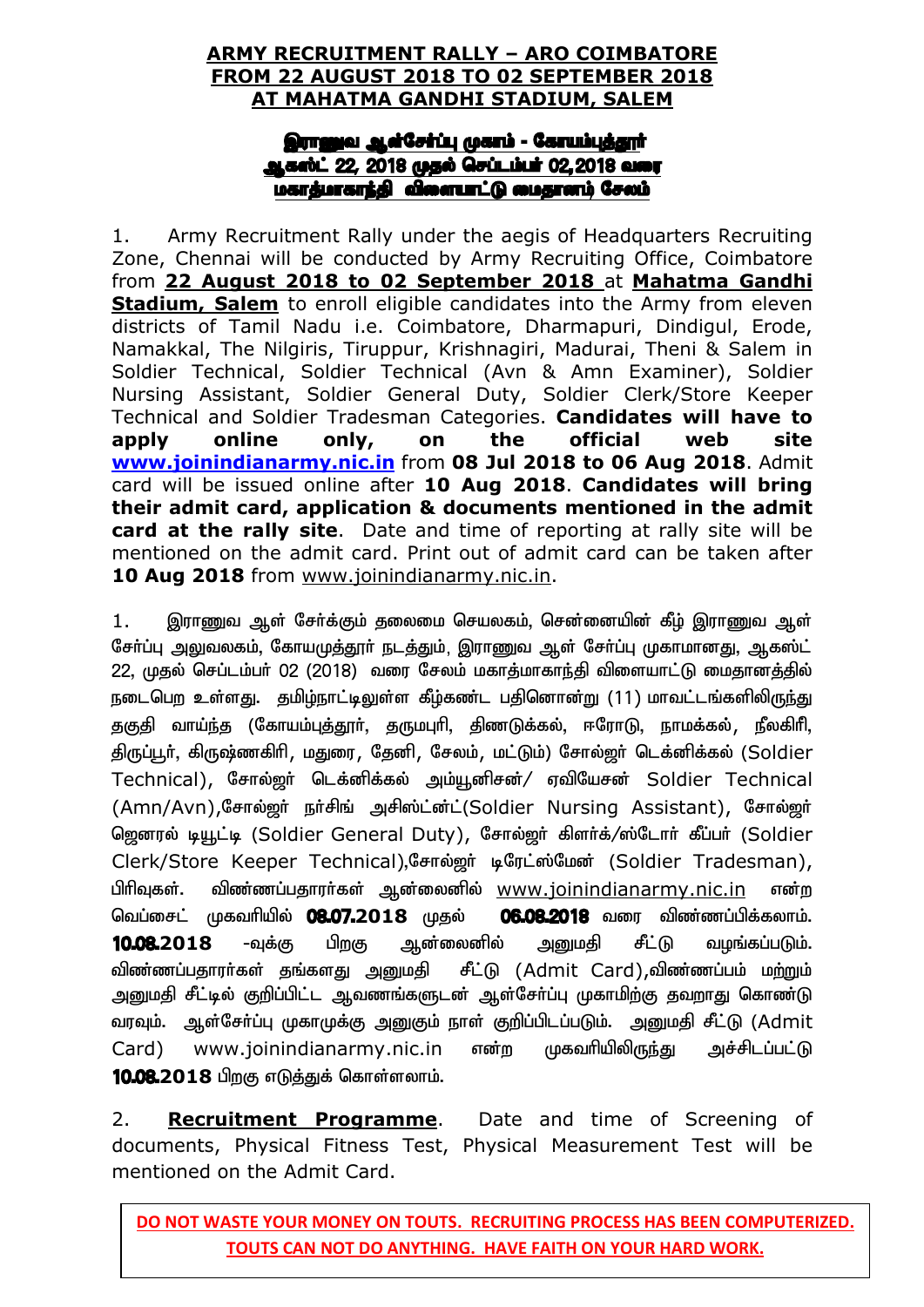#### 2. SuatGettuu Sulumissi :-

ஆவண பரிசோதனை நாள் ம<u>ற்று</u>ம் நேரம், உடற்தகுதித் தேர்வு, உடல் அளவீடுகளுக்கான தோ்வுக்கான நாள் குறித்து விண்ணப்பதாரா்களின் அனுமதி சீட்டில் (Admit Card);.

3. **Medical Exam of Candidates**. Medical examination will be carried out with effect from **23 Aug 2018** at Rally Site.

3. விண்ணப்பதாரர்களுக்கு மருத்துவ பரிசோதனை 23.08.2018 முதல் ஆள்சேர்ப்பு முகாமில் நடைபெறும்.

#### **Notes**:-

(a) Candidates with 10+2 **Vocational Subjects** are not eligible for Soldier Technical, Soldier Nursing Assistant & Soldier Clerk/ Store Keeper Technical categories. They can apply for Soldier Tradesman/Soldier General Duty if meeting required percentage of marks in class  $10^{th}$  as per para 4 (d) & (e) of eligibility conditions.

 $(g)$ )  $10 + 2$  வொக்கேஷ்னல் பாடம் பயின்ற விண்ணப்பதாரர்கள் சோல்ஜர் டெக்னிக்கல், சோல்ஜர் நர்சிங் அசிஸ்டன்ட் & சோல்ஜர் க்ளார்க் / ஸ்டோர் கீப்பர் டெக்னிக்கல் பிரிவுகள் ஏற்றுக்கொள்ளப்படமாட்டாது. அவர்கள் போதிய விழுக்காடு மதிப்பெண்கள் பெற்றிருந்தால் சோல்ஜா் டிரேட்ஸ்மேன்/ சோல்ஜா் ஜெனரல் டியூட்டி ஆகியவற்றிற்கு பாரா 4 (d) & (e) ல் படி மகிப்பெண் ககுகி பெற்றவர்கள் விண்ணப்பிக்கலாம்.

(b) Candidates who are below 18 years of age will have to bring their parents consent certificate. Format of Affidavit on Non Judicial Stamp Paper is attached to this notification.

(ஆ) 18 வயதுக்கு கீழ் உள்ள விண்ணப்பதாரர்கள் பெற்றோரிடம் ஒப்புதல் சான்றிதழ் கொண்டுவரவேண்டும்.

(c) Sportsmen who have represented India at International level and State at National level within last two years and even if they have not obtained  $1<sup>st</sup>/2<sup>nd</sup>$  position are eligible for relaxation in physical standards and bonus marks in Common Entrance Examination (if passed subsequently) as per laid down policies on the subject. For list of sports under which, relaxation in physical standards is admissible, attention is invited to www.joinindianarmy.nic.in website.

(இ) சா்வதேச மற்றும் தேசிய மற்றும் மாநில அளவில் இந்திய நாட்டின் சாா்பில் கடந்த இரண்டு ஆண்டுகளில் பங்கேற்ற விளையாட்டு வீரா்கள்  $1^{\rm st}$  / 2 $^{\rm nd}$ இடத்தை <u>பெற்</u>றிராத போதிலும் அவா்களுக்கு உடல் தகுதியில் விதிவிலக்கு மற்றும் போனஸ் மதிப்பெண் ஆகியவை பொது நுழைவுத் தேர்வில் (தேர்ச்சிப் பெற்றிருந்தால்) பாடத்திட்டங்களில் குறிப்பிடப்பட்டுள்ளதன் கீம் வமங்கப்படும்.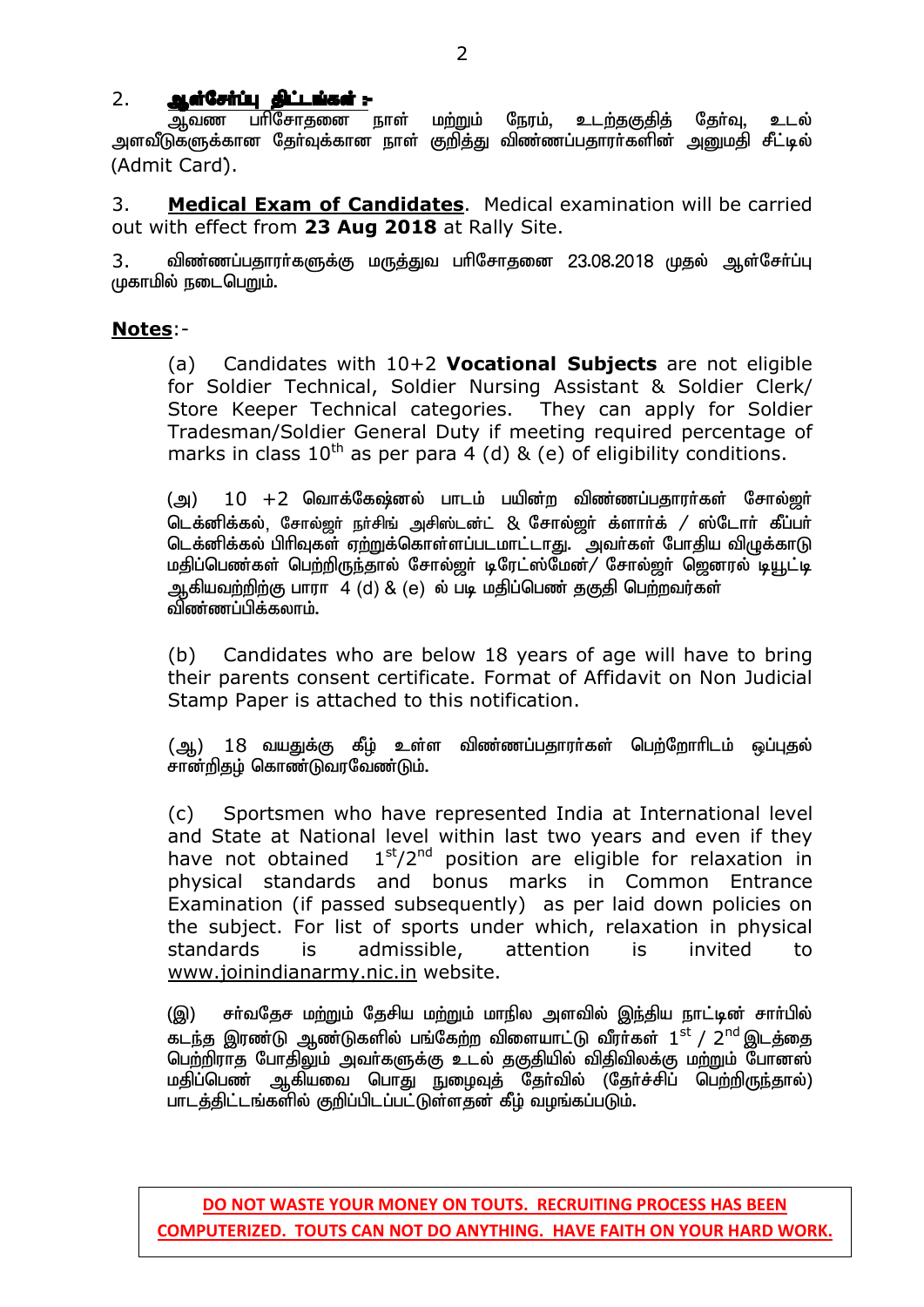(d) Sportsmen who have represented district at state level and university team or regional team at district level within last two years and have earned  $1<sup>st</sup>/2<sup>nd</sup>$  position will be eligible for physical relaxation and bonus marks in Common Entrance Examination ( if passed subsequently) as per laid down policies on the subject. Sports certificate should be with registration number and from Govt Recognised Sports Institutes /Bodies as under:-

| (aa) All Sr/Jr National<br><b>Championship Certificates</b> | <b>Respective National</b><br>Federation       |
|-------------------------------------------------------------|------------------------------------------------|
| (ab) All states & Dist level<br>Certificate                 | <b>Respective State Sports</b><br>Association  |
| (ac) All university level<br>Certificate                    | <b>Inter University Sports</b><br><b>Board</b> |
| (ad) All School level<br>certificates                       | All India School Games<br>Federation           |

(ஈ)

மாவட்டங்களின் சாா்பில் மாநில அளவில் கடந்த இரண்டு ஆண்டுகளில் பங்கேற்ற விளையாட்டு வீரர்கள் மற்றும் மாவட்ட அளவிலான பல்கலைகமகக் குழு. ரீஜினல் குழுவில் முதல் மற்றும் இரண்டாம் இடத்தைப் பெற்றிருந்தால் அவர்களுக்கு<br>உடல் தகுதி விதிவிலக்கு மற்றும் போனஸ் மதிப்பெண்கள் பொது நுழைவுத் போனஸ் மதிப்பெண்கள் பொது நுழைவுத் தோ்வில் (பின்னா் தோ்ச்சி பெற்றிருந்தால்) குறிப்பிடப்பட்டுள்ள திட்டங்களின்படி<br>வமங்கப்படும். விளையாட்டு சான்றிகம் அாசு அங்கீகாிக்கப்பட்ட விளையாட்டு விளையாட்டு சான்றிதம் அரசு அங்கீகரிக்கப்பட்ட விளையாட்டு நிறுவனத்தால் அல்லது குழுவால் வழங்கப்பட்டிருக்க வேண்டும்.

| (aa) அனைத்து இளநிலை/<br>முதுநிலை தேசிய சேம்பியன்சிப்<br>சான்றிதழ்கள் | குறிப்பிட்ட தேசிய விளையாட்டு<br>கழகம் |
|----------------------------------------------------------------------|---------------------------------------|
| (ab)  அனைத்து மாவட்ட / மாநில                                         | குறிப்பிட்ட மாநில விளையாட்டு          |
| அளவிலான சான்றிதழ்கள்                                                 | கழகம்                                 |
| (ac) அனைத்து பல்கலைக்கழக                                             | பல்கலைக்கழக விளையாட்டு                |
| சான்றிதழ்கள்                                                         | கழகம்                                 |
| (ad) அனைத்து பள்ளி                                                   | அனைத்து இந்திய விளையாட்டு             |
| அளவிலான சான்றிதழ்கள்                                                 | கூட்டமைப்பு                           |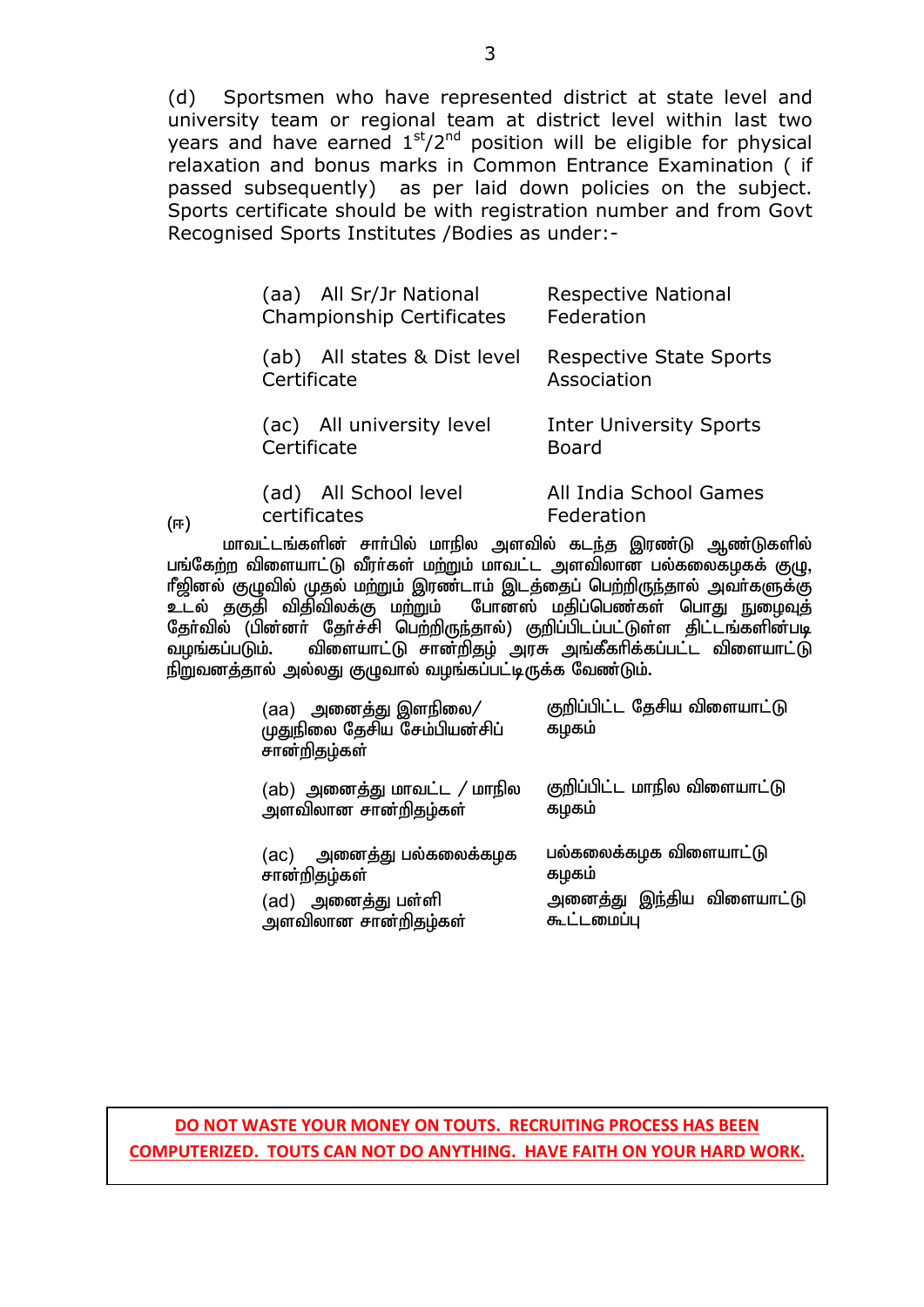**CANDIDATES WILL REPORT TO MAHATMA GANDHI STADIUM, SALEM (TAMILNADU) 0030 HRS ON THE SCHEDULED DATE AND TIME AS PER THE PROGRAMME GIVEN IN THEIR ADMIT CARD. CANDIDATES TO BRING THEIR MARKS SHEETS OF CLASS X WITH MARKS OBTAINED AND "NOT" GRADES. GRADE SYSTEM SSC CERTIFICATE WILL NOT BE ACCEPTED. CANDIDATES, WHO ARE NOT IN POSSESSION OF MARKS SHEET, WILL NOT BE ALLOWED TO PARTICIPATE IN THE RECRUITMENT RALLY EXCEPT CBSE CANDIDATES.** 

அனைத்து விண்ணப்பதாரா்களும் அனுமதி சீட்டில் குறிப்பிடப்பட்டுள்ள நாள் மற்றும் நேரத்தில் மகாத்மாகாந்தி விளையாட்டு மைதானம் சேலம்-க்கு இரவு 12.30 மணியளவில் தவறாது வந்து சேருதல் வேண்டும்.

விண்ணப்பதாரா்கள் தங்களது 10வது மதிப்பெண் சான்றிதழை கொண்டு வர **வேண்டும். GRADE SYSTEM SSC** சான்று ஏற்றுக்**கொள்ளப்படமாட்டாது.** மாணவர்கள் மேற்படி சான்றிதழை கொண்டு வராத பட்சத்தில் இராணுவ **ஆட்சேர்ப்பில் கலந்து கொள்ள அனுமதிக்கப்பட மாட்டார்கள்.CBSE விண்ணப்பதாரா்கள் தவி**ற

#### 4. **Eligibility Conditions**.

| S No<br>QI. | <b>Categories</b><br>பளிபிடம்                                 | <b>Height</b><br>(in cm)<br>உபரம்<br>(செமி | Weight<br>(in kg)<br><b>GOOL</b><br>(கிலோ) | <b>Chest</b><br>(in cm)<br><b>Leiming</b><br>(செபி) | <b>Educational Qualification</b><br>கல்வித் தகுதி                                                                                                                                                                        |  |
|-------------|---------------------------------------------------------------|--------------------------------------------|--------------------------------------------|-----------------------------------------------------|--------------------------------------------------------------------------------------------------------------------------------------------------------------------------------------------------------------------------|--|
| (a)         | Soldier<br><b>Technical</b>                                   | 165                                        | 50                                         | 77 cms &<br>l5 cm<br>expansion                      | 10+2 / Intermediate Examination pass<br>in Science with Physics, Chemistry,<br>Maths and English with 50% marks in<br>aggregate and 40% marks in each<br>subject.                                                        |  |
| (அ)         | சோல்ஜர்<br>டெக்னிகல்                                          |                                            |                                            | 77 செ.மீ x<br>5 செ.மீ<br>விரிந்த நிலை.              | $10+2$ /இண்டர்மீடியட் தேர்வில் தேர்ச்சி<br>அறிவியல், ஆங்கிலம், இயற்பியல், வேதியியல்<br>மற்றும் கணிதம் ஆகிய பாடங்களில் 50%<br>மதிப்பெண்கள், மற்றும் ஒவ்வொரு பாடத்திலும்<br>$40\%$ மதிப்பெண்கள்.                           |  |
| (b)         | Soldier<br>Technical<br>(Aviation/<br>Ammunition<br>Examiner) | 165                                        | 50                                         | 77 cm &<br>l5 cm<br>expansion                       | 10+2/Intermediate<br>Exam<br>in<br>pass<br>Science with Physics, Chemistry, Maths<br>English<br>with<br>50%<br>marks<br>and<br>in<br>aggregate and 40% marks in each<br>subject                                          |  |
| (ஆ)         | சோல்ஜா்<br>டெக்னிக்கல்<br>அம்யூனிசன் <i>/</i><br>ஏவியேசன்     |                                            |                                            | 77 செ.மீ x<br>5 செ.மீ<br>விரிந்த நிலை.              | தேர்வில்<br>$+2/$ இனா்டா்மீடியட்<br>10<br>Gaita<br>் வாங்கிலம்,<br>அறிவியல்.<br>இயற்பியல்<br>மற்றும்<br>வேதியியல்<br>50%<br><b>UMLI</b><br><b>ஒவ்வொரு</b><br>மதிப்பெண்கள் மற்றும்<br>் மிழும்.<br>40% <b>ugliQuarisa</b> |  |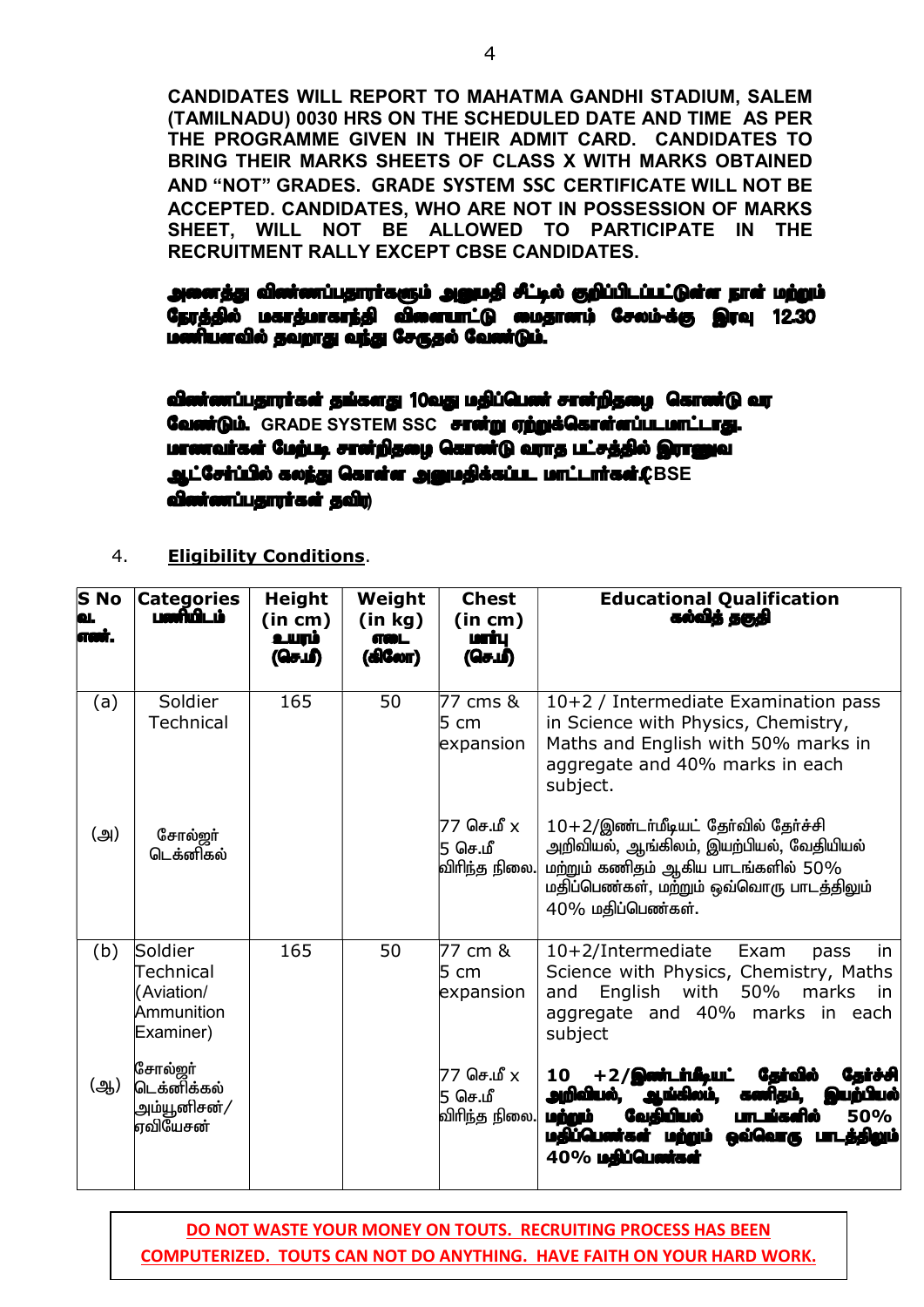|     |                                        |     |    |                                          | <b>OR</b><br>(அல்லது)<br>Three years Diploma in Engineering<br>(Mechanical / Electrical / Automobiles /<br>Science / Electronic<br>Computer<br>&<br>Instrumentation Engineering) from<br>a<br>recognized Polytechnic Institute/ITI<br>அங்கீகரிக்கப்பட்டுள்ள<br>பாலிடெக்னிக்<br>கல்லுாரியில் மெக்கானிக்கல் / எலக்டிரிக்கல் /<br>ஆட்டோ மொபைல் /<br>கம்ப்யூட்டா் சயின்ஸ் /<br>எலக்ட்ரானிக்ஸ் மற்றும் இன்ஸ்ட்டுமெண்டேசன்<br>பிரிவுகளில் மூன்று வருட பொருளியல் டிப்ளமோ<br>$/$ ITI.                                                                                                                   |
|-----|----------------------------------------|-----|----|------------------------------------------|-------------------------------------------------------------------------------------------------------------------------------------------------------------------------------------------------------------------------------------------------------------------------------------------------------------------------------------------------------------------------------------------------------------------------------------------------------------------------------------------------------------------------------------------------------------------------------------------------|
|     |                                        |     |    |                                          | (No education relaxation for this<br>category is existing presently).<br>(தற்போது<br>பணியிடங்களுக்கு<br>எவ்வித                                                                                                                                                                                                                                                                                                                                                                                                                                                                                  |
|     |                                        |     |    |                                          | கல்வி விதிவிலக்கும் இல்லை)                                                                                                                                                                                                                                                                                                                                                                                                                                                                                                                                                                      |
| (c) | Soldier<br><b>Nursing</b><br>Assistant | 165 | 50 | 77 cms &<br>5<br>cms<br>expansion        | 10+2/Intermediate pass in Science<br>with Physics, Chemistry, Biology and<br>English with 40% marks in compulsory<br>subjects and 50% marks in aggregate                                                                                                                                                                                                                                                                                                                                                                                                                                        |
| (இ) | சோல்ஜர்<br>நர்சிங்<br>அசிஸ்டன்ட்       |     |    | 77 செ.மீ<br>X 200+ n<br>விரிந்த<br>நிலை. | $10 + 2$ /இண்டர்மீடியட் தேர்வில் தேர்ச்சி<br>அறிவியல், ஆங்கிலம்,  இயற்பியல், வேதியியல்<br>மற்றும் உயிரியல் கட்டாய பாடங்களில் குறைந்த<br>பட்சம் 40% மதிப்பெண்கள் மெர்த்த<br>மதிப்பெண்ணில் 50%<br>மதிப்பெண்கள்பெற்றிருக்க வேண்டும்.<br>Or<br>(அல்லது)<br>Degree (Botany/Zoology/<br><b>Bio</b><br><b>B.Sc</b><br>Science) and English (simple pass).<br>Stipulation of marks laid down at 10+2<br>level will not be applicable for B.Sc<br>degree. However, the candidate should have<br>studied all the four specified subjects in Class<br>XII also.<br>தாவரவியல்/விலங்கியல்/பயோசயின்ஸ் மற்றும் |
|     |                                        |     |    |                                          | ஆங்கில பாடத்துடன் (இளங்கலை பட்டம்,10 +2<br>பாட மதிப்பெண்கள் பொருந்தாது.)<br>விண்ணப்பதாரர்கள் 12ம் வகுப்பில்<br>மேற்குறிப்பிட்ட நான்கு பாடங்களில் படித்திருக்க<br>வேண்டும்.                                                                                                                                                                                                                                                                                                                                                                                                                      |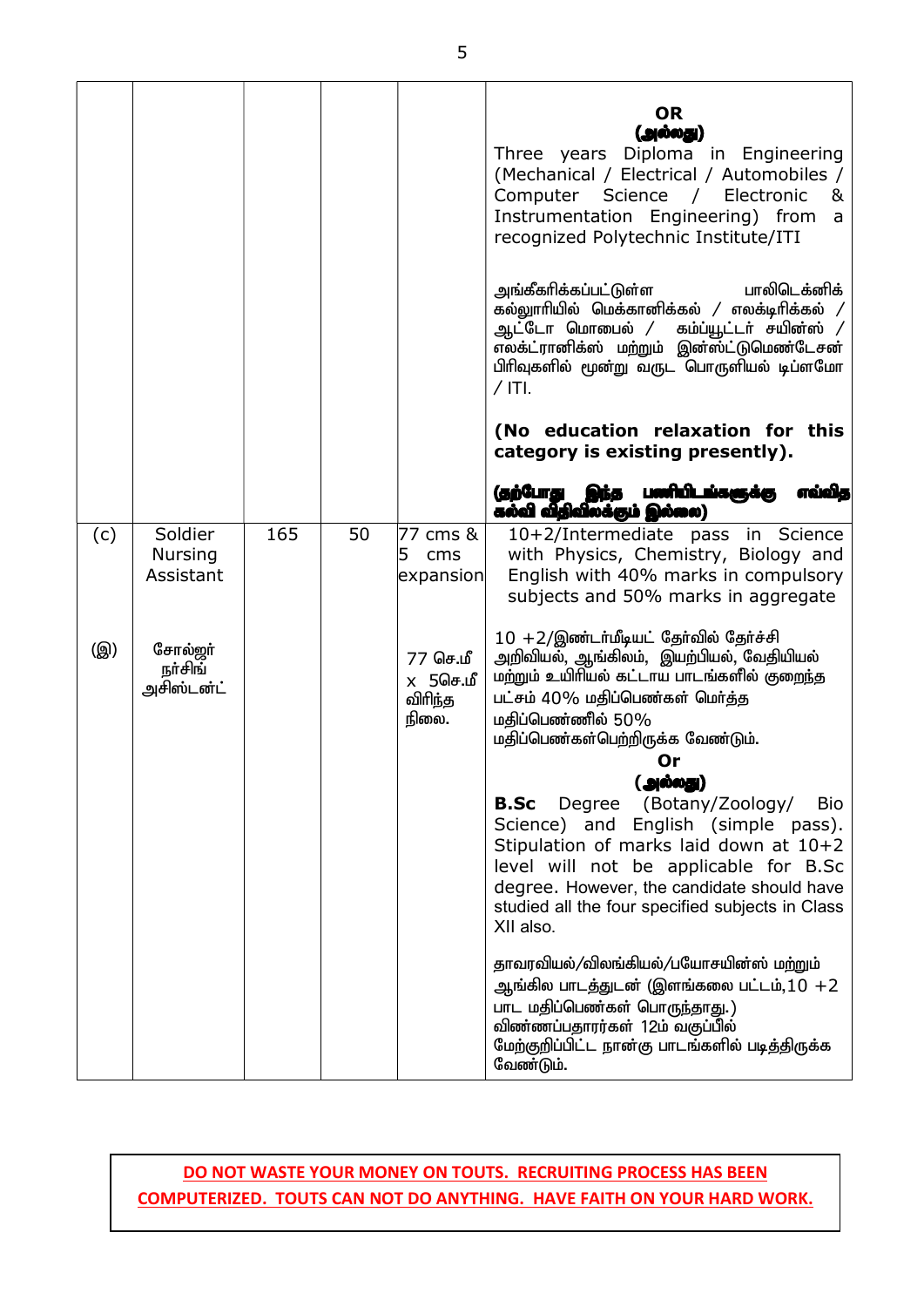(d)  $(F)$ Soldier General Duty சோல்ஜர் ஜெனரல் டியூட்டி 166 50 77cms & 5 cms expansion  $77$  செ.மீ  $x$  $5$ செ.மீ விரிந்த நிலை. (a)  $10^{th}$  Pass with 45% marks in aggregate and minimum 33% marks in each subject studied in matric/10<sup>th</sup>/SSLC level, without mentioning in any specific subject (OR) minimum D Grade in individual subjects and overall aggregate of C-2 grade or 4.75 Points for Board with grading system. However Marks Sheet with marks in figure will be produced during rally. (b) Stipulated marks percentage for  $10<sup>th</sup>$ pass will be waived off for candidates having 10+2 and higher education qualification.  $(a)$   $10$ -ம் வகுப்பு தேர்ச்சியில் மொத்த மதிப்பெண்ணில் 45%. ஒவ்வொரு பாடத்திலும் 33% குறைந்தபட்சம்  $\mu$ திப்பெண்கள் மெட்ரிக்/ $10$ -ம் / SSLC. **( அல்லது)** ஒவ்வொரு பாடத்திலும் D கிரேட் மற்றும் C2 கிரேட் மொத்த மதிப்பெண்ணில் அல்லது 4.75 புள்ளிகள் (கிரேட் முறையில்)  $(b)$   $10+2$  மற்றும் உயர்கல்வி தகுதி பெற்றவர்களுக்கு 10ம் வகுப்பு நிர்ணயிக்கப்பட்ட மதிப்பெண்கள் விலக்கு அளிக்கப்படும் (e)  $(F)$ Soldier Tradesman  $G$ சால்றா் டிரேட்ஸ்மேன் 166 48 76 cms& 5 cms expansion 76 செ.மீ x 5செ.மீ விரிந்த நிலை.  $(i)$  8<sup>TH</sup> **Class Pass.** For House Keeper, Mess Keeper & Syce. (i) 8- $\dot{\mathbf{h}}$  alguly agits-of ஹ்வுஸ் கீப்பிங், கேண்டின் பணியாளர்கள் மற்றும் வேலையாட்கள் (Syce) 8-ம் வகுப்பு தேர்ச்சி பெற்றிருக்கவேண்டும். (ii) **10th Class Pass**. For Chef, Washerman, Dresser, Steward, Tailor, Artisan (Wood Work), Artisan (Metallurgy), Support Staff(ER), Artisan (Construction) and all other trades  $10<sup>th</sup>$ simple pass/ITI qualification in respective trades. Only candidates who have undertaken class X Board Exam would be considered. (ii) 10**-ம் வகுப்பு தேர்ச்சி.** சமையல் கலைஞர்,  $\ell$ டாபி,வண்ணான், உக்கிராணக்காரன், கையல் கலைஞர், உதவி பணியாளர்கள், மரவேலை, உலோகம், கட்டிடவேலை, கலைஞர்கள் மற்றும் அனைத்து டிரேடர்களுக்கும் 10-ம் வகுப்பு தேர்ச்சிப் பெற்றிருக்க வேண்டும்/ITI தகுதி, 10-.<br>ஆம் வகுப்பு பொதுக்கோ்வில் எழுகிய விண்ணப்பதாரர்கள் மட்டுமே கணக்கில் எடுத்துக் கொள்ளப்படுவார்கள்.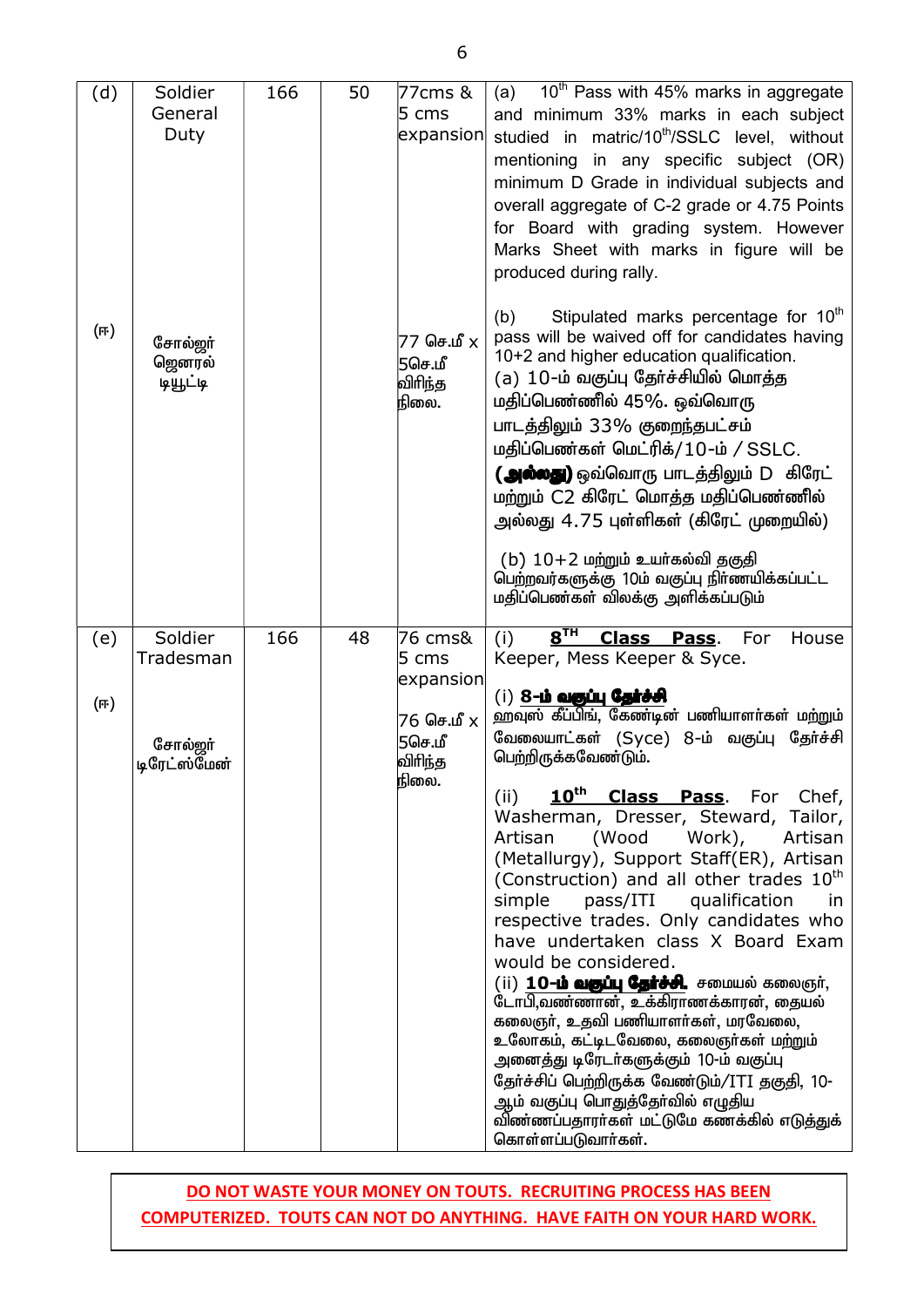| (f)          | Soldier                   | 162 | 50 | 77cms &          | Should<br>have<br><b>50%</b><br>(i)<br>secured                    |  |
|--------------|---------------------------|-----|----|------------------|-------------------------------------------------------------------|--|
|              | Clerk/                    |     |    | $5 \text{ cm}$ s | marks in each subject and 60%                                     |  |
|              | <b>Store</b>              |     |    |                  | $\epsilon$ expansion marks in aggregate in class XII.             |  |
|              | Keeper                    |     |    |                  |                                                                   |  |
|              | <b>Technical</b>          |     |    |                  |                                                                   |  |
|              |                           |     |    | 77 செ.மீ x       | (i) ஒவ்வொரு பாடத்திலும் 50% மற்றும் 60%                           |  |
| (உ)          | சோல்ஜா்                   |     |    | 5 செ.மீ          | மதிப்பெண்கள்<br>தேர்வில்<br>12-ஆம்<br>வகுப்புத்                   |  |
|              | கிளர்க்/ஸ்டோ              |     |    | விரிந்த          | பெற்றிக்க வேண்டும்.                                               |  |
|              | ர் கீப்பர்<br>டெக்னிக்கல் |     |    | நிலை             |                                                                   |  |
|              |                           |     |    |                  | Should have studied English<br>(ii)                               |  |
|              |                           |     |    |                  | and Math/Accts/ Book Keeping in                                   |  |
|              |                           |     |    |                  | Class XII or class X and should have                              |  |
|              |                           |     |    |                  | secured minimum 50% marks in each                                 |  |
|              |                           |     |    |                  | of these subjects, whether studied in                             |  |
|              |                           |     |    |                  | Class XII or X.                                                   |  |
|              |                           |     |    |                  |                                                                   |  |
|              |                           |     |    |                  | $(ii)$ $10th/12th$ வகுப்பில் ஆங்கிலம், கணிதம்,                    |  |
|              |                           |     |    |                  | கணக்கியல் அல்லது புக் கீப்பிங் படித்திருக்க                       |  |
|              |                           |     |    |                  | வேண்டும். குறைந்தபட்சம் 50%                                       |  |
|              |                           |     |    |                  | மதிப்பெண்களுடன் ஒவ்வொரு பாடத்திலும்                               |  |
|              |                           |     |    |                  | தேர்ச்சிப் பெற்றிருக்க வேண்டும்.                                  |  |
|              |                           |     |    |                  |                                                                   |  |
|              |                           |     |    |                  | (iii) Even if a candidate is graduate                             |  |
|              |                           |     |    |                  | higher<br>qualification,<br>has<br>or -<br>a                      |  |
|              |                           |     |    |                  | percentage marks scored in Class XII                              |  |
|              |                           |     |    |                  | be<br>would<br>applicable<br>towards<br>his                       |  |
|              |                           |     |    |                  | eligibility.                                                      |  |
|              |                           |     |    |                  | (iii) பட்டப்படிப்பு படித்த விண்ணப்பதாரா்களின்                     |  |
|              |                           |     |    |                  | 12-ஆம் வகுப்பு மதிப்பெண்கள் அவர்களின்                             |  |
|              |                           |     |    |                  | இத்தேர்வுக்கு பொருந்தும்.                                         |  |
|              |                           |     |    |                  |                                                                   |  |
| $N_{\alpha}$ |                           |     |    |                  | Education Contificates issued by Education Peards Affiliated to I |  |

**Note - Education Certificates issued by Education Boards Affiliated to / listed by COBSE, AICTE, CBSE and NIOS only will be considered.** 

குறிப்பு - COBSE, AICTE, CBSE மற்றும் NIOS ஆகியோரால் அங்கீகரிக்கப்பட்ட கல்வி வாரியங்களால் வழங்கப்பட்ட கல்வி சான்றிதழ்கள் மட்டுமே பரிசீலிக்கப்படும் .

5. It is mandatory for the candidates who have passed class  $10^{th}$  with GPA/ grade system to carry their marks sheet showing marks in figure obtained from respective board. Candidates not carrying mark sheet showing marks in figures are likely to be disqualified in documentation.

5. 10-ஆம் வகுப்பு GPA(Grade system)ல் தேர்ச்சிப் பெற்ற விண்ணப்பதாரர்கள் அவா்களுடைய சம்பந்தட்ட கல்வி குழுமத்திலிருந்து பெறப்பட்ட மதிப்பெண் குறிப்பிடப்பட்ட மதிப்பெண் சான்றிதழை கொண்டு வரவேண்டும். முகாமின் போது அநத் மதிப்பெண்<br>சான்றிகமை சமா்ப்பிக்க வேண்டும். மகிப்பெண் சான்றிகமை கொண்டுவராக சான்றிதழை சமா்ப்பிக்க வேண்டும். மதிப்பெண் சான்றிதழை கொண்டுவராத விண்ணப்பதாரர்கள் முகாமின் பொது அனுமதிக்கபடமாட்டார்கள்.

6. **Age Group**. Age of the candidate will be counted as on **01 Oct 2018**. Criteria for recruitment rally will be as under:-

**DO NOT WASTE YOUR MONEY ON TOUTS. RECRUITING PROCESS HAS BEEN COMPUTERIZED. TOUTS CAN NOT DO ANYTHING. HAVE FAITH ON YOUR HARD WORK.**

7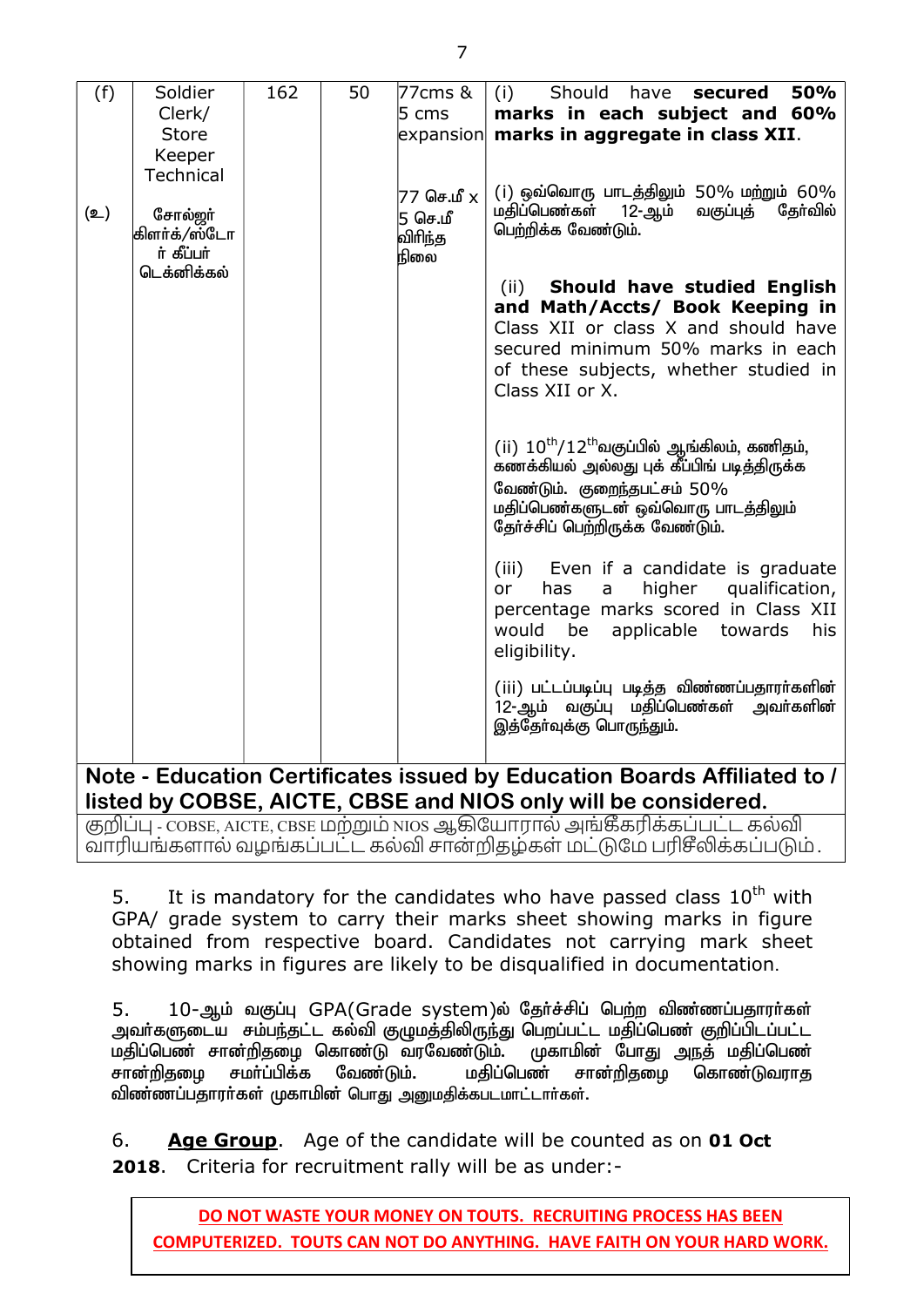6. taJ gphpT. tpz;zg;gjhuh;fspd; 01 mf;Nlhgh; 2018 md;iwa taJ ஆள்சோ்ப்பு முகாமில் பங்கேற்ப்பதற்கான வயது வாம்பகள்:-

| S No<br>வ. எண்.                   | <b>Category</b>                                                                    | <b>Age Criteria</b><br>வபது விவரம்  |
|-----------------------------------|------------------------------------------------------------------------------------|-------------------------------------|
| (a)                               | Soldier Technical / Soldier<br>Technical (Avn & Amn Examiner)                      | 17 years 06 months to 23 years.     |
| (அ)                               | சோல்ஜர் டெக்னிக்கல் / சோல்ஜர்<br>டெக்னிக்கல் (ஏவியேசன் &<br>அம்யூனிசன் பரிசோதகர் ) | 17 வயது 06 மாதம் முதல் 23 வயது வரை  |
| (b)                               | Soldier Nursing Assistant                                                          | 17 years 06 months to 23 years.     |
| சோல்ஜர் நர்சிங் அசிஸ்டண்ட்<br>(ஆ) |                                                                                    | 17 வயது 06 மாதம் முதல் 23 வயது வரை  |
| (c)                               | Soldier General Duty                                                               | 17 years 06 months to 21 years.     |
| (இ)                               | சோல்ஜர் ஜெனரல் டியூட்டி                                                            | 17 வயது 06 மாதம் முதல் 21 வயது வரை  |
| (d)                               | Soldier Clerk / Soldier Store<br>Keeper Technical                                  | 17 years 06 months to 23 years.     |
| (ஈ)                               | சோல்ஜர் கிளர்க் / சோல்ஜர் ஸ்டோர்<br>கீப்பர் டெக்னிக்கல்                            | 17 வயது 06 மாதம் முதல் 23 வயது வரை. |
| (e)                               | Soldier Tradesman                                                                  | 17 years 06 months to 23 years.     |
| (உ)                               | சோல்ஜர் டிரேட்ஸ்மேன்                                                               | 17 வயது 06 மாதம் முதல் 23 வயது வரை. |

#### 7. **Other Conditions**.

(a) The candidates should be medically fit to join Indian Army at the time of Rally.

(அ) விண்ணப்பதாரா்கள் இந்திய இராணுவத்தில் சேரும் முகாமின்போது மருத்துவ பொருத்தம் பெற்றவராக இருத்தல் வேண்டும்.

(b) **For Candidates below the age of 21 years, Indian Army will enroll only unmarried candidates.** In case any candidate below 21 yrs is married to the widow of the deceased brother and eligible for Instant Enrolment, a case for waiver will be considered by Rtg Dte.

(ஆ) 21 வயதுக்குள் திருமணமாகாத விண்ணப்பதாரா்களை மட்டுமே இந்திய இராணுவத்தில் ஆ<u>ஜ</u>ராக அனுமதிக்கப்படுவார்கள். விதிவிலக்காக இராணுவத்தில் <u>இறந்</u>த சகோதரரின் மனைவியை திருமணம் செய்த விண்ணப்பதாராகளுக்கு <u>இது</u> பொருந்தாது.

(c) **Unmarried certificate** – Unmarried certificate for candidates less than 21 years of age with photograph issued by village sarpanch / municipal corporation within last six months.

(இ) திருமணமாகாத சான்று:- 21 வயது நிரம்பாத திருமணமாகாத<br>விண்ணப்பகாரா்கள் கிராம நிா்வாக அலுவலாிடமிருந்து அல்லது நகராட்சி கிராம நிா்வாக அலுவலாிடமிருந்து அல்லது நகராட்சி அலுவலகத்திடமிருந்து பாஸ்போா்ட சைஸ் போட்டோவில் சான்று பெற வேண்டும். அச்சான்று கடைசி 6 மாதத்திற்குள்ளாக இருக்க வேண்டும்.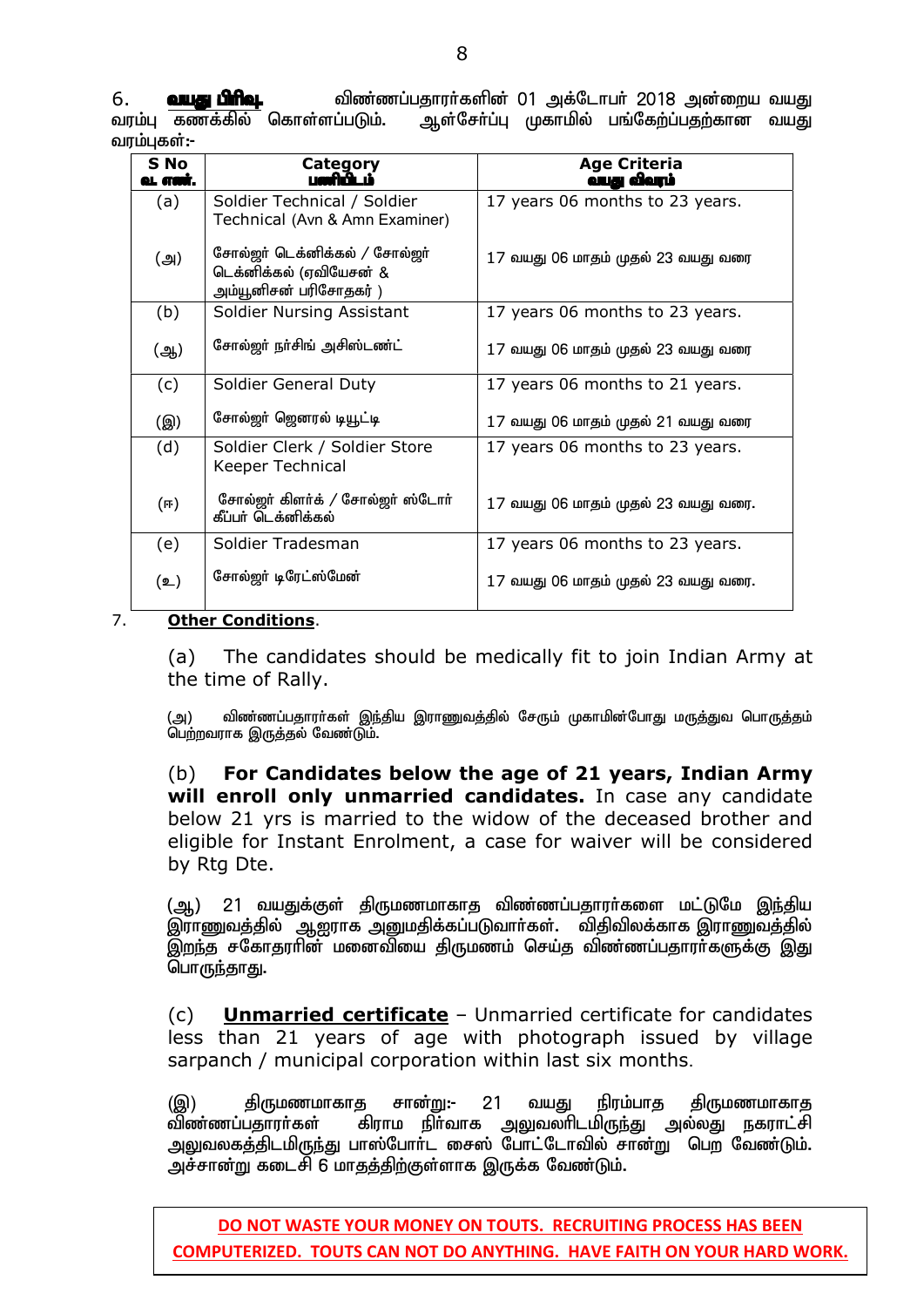(d) **Tatoo/Engraving**. Permanent body tattoos are only permitted on inner face of forearm i.e from inside of elbow to the wrist and on the reverse side of palm/back (dorsal) side of hand. Permanent body tattoos on any other part of the body is not acceptable and candidate will be barred from further selection.

# (ஈ) **முத்திரைகள்:-**<br>நிரந்தர உடல்

நிரந்தர உடல் முத்திரைகளை முழங்கையின் உள்புறம் (அதாவது முழங்கையிலிருந்து மணிகட்டு வரை மற்றும் கைகளின் பின்புறம்) மட்டுமே போட அனுமதிக்கப்படும். உடலில் வேறு எந்த பகுதியிலும் நிரந்தர உடல் முத்திரை போடப்பட்டிருந்தால் அந்த விண்ணப்பதாரர்கள் தேர்விலிருந்து நீக்கப்படுவார்கள்.

8. **Registration**. All candidates are required to register themselves online on the website www.joinindianarmy.nic.in and apply online from **08 Jul 2018 to 06 Aug 2018.** Kindly read instructions for registration and filling application forms on HQ Rtg Zone, Chennai web page of the Join Indian Army website.

#### 8. **ugja:-**

்விண்ணப்பதாரர்கள் www.joinindinarmy.nic.in என்ற வெப்சைட்டில்<br>அன்லைன் மூலம் 08.07.2018 முதல் அ 06.08.2018 வரை பதிவு செய்துக் 08.07.2018 முதல் கொள்ளவேண்டும். கொடுக்கப்பட்டிருக்கும் அறிவுரைகளை நன்கு படித்துவிட்டு மண்டல அலுவலகம், சென்னை என்ற வெப்பேஜில் joinindiaarmy.nic.in என்ற வெப்சைட்டில் விண்ணப்பங்களை பூர்த்தி செய்யவேண்டும்.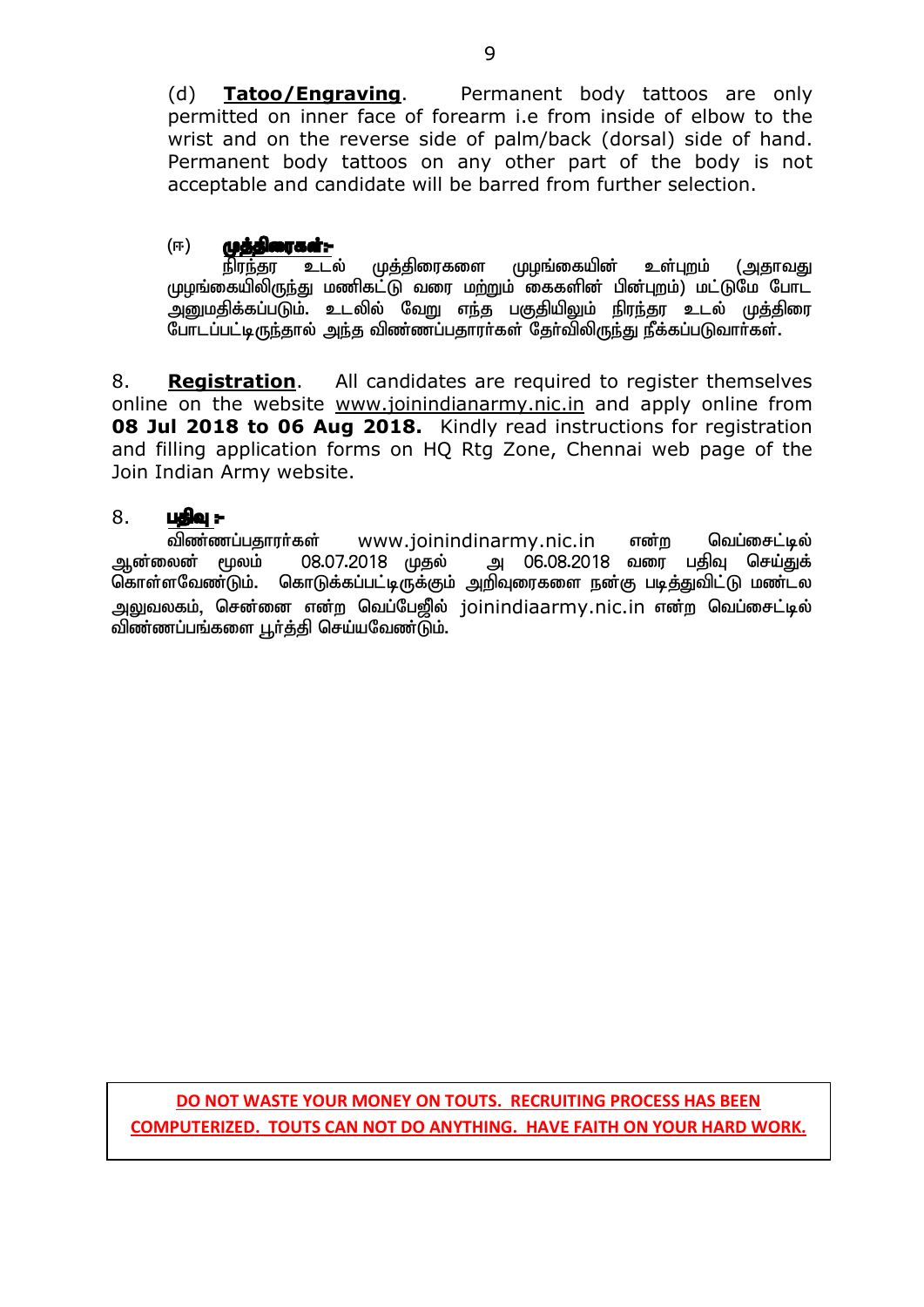#### 9. **How to apply online**?

| Go to www.joinindianarmy.nic.in                                                           |  |  |  |  |
|-------------------------------------------------------------------------------------------|--|--|--|--|
| JCOs/OR Apply/Login                                                                       |  |  |  |  |
| <b>Click Registration</b>                                                                 |  |  |  |  |
| Continue                                                                                  |  |  |  |  |
| Fill up details                                                                           |  |  |  |  |
| Sáve                                                                                      |  |  |  |  |
| Under Already registration Enter Login Details                                            |  |  |  |  |
| Login                                                                                     |  |  |  |  |
| Dashboard Opens                                                                           |  |  |  |  |
| Click Apply on Category You are Eligible                                                  |  |  |  |  |
| Read Instruction <b>B</b> Continue                                                        |  |  |  |  |
| Fill in Personal Information Save & Continue                                              |  |  |  |  |
| Enter Communication Details $\implies$ Save & Continue                                    |  |  |  |  |
| Enter Non Dispensation/Sports/NCC Details → Save & Continue                               |  |  |  |  |
| Enter Education Details $\rightarrow$ Add                                                 |  |  |  |  |
| Click on the Add Education Certificate & Enter Marks of all Subjects                      |  |  |  |  |
| Continue Enter Marks of All Subjects →<br>Continue                                        |  |  |  |  |
| Now you can see Summary of Your Information                                               |  |  |  |  |
| Submit Now                                                                                |  |  |  |  |
| Roll No is Generated                                                                      |  |  |  |  |
| Login 10-15 Days Prior to 1 <sup>st</sup> Day of the Rally to Download & Print Admit Card |  |  |  |  |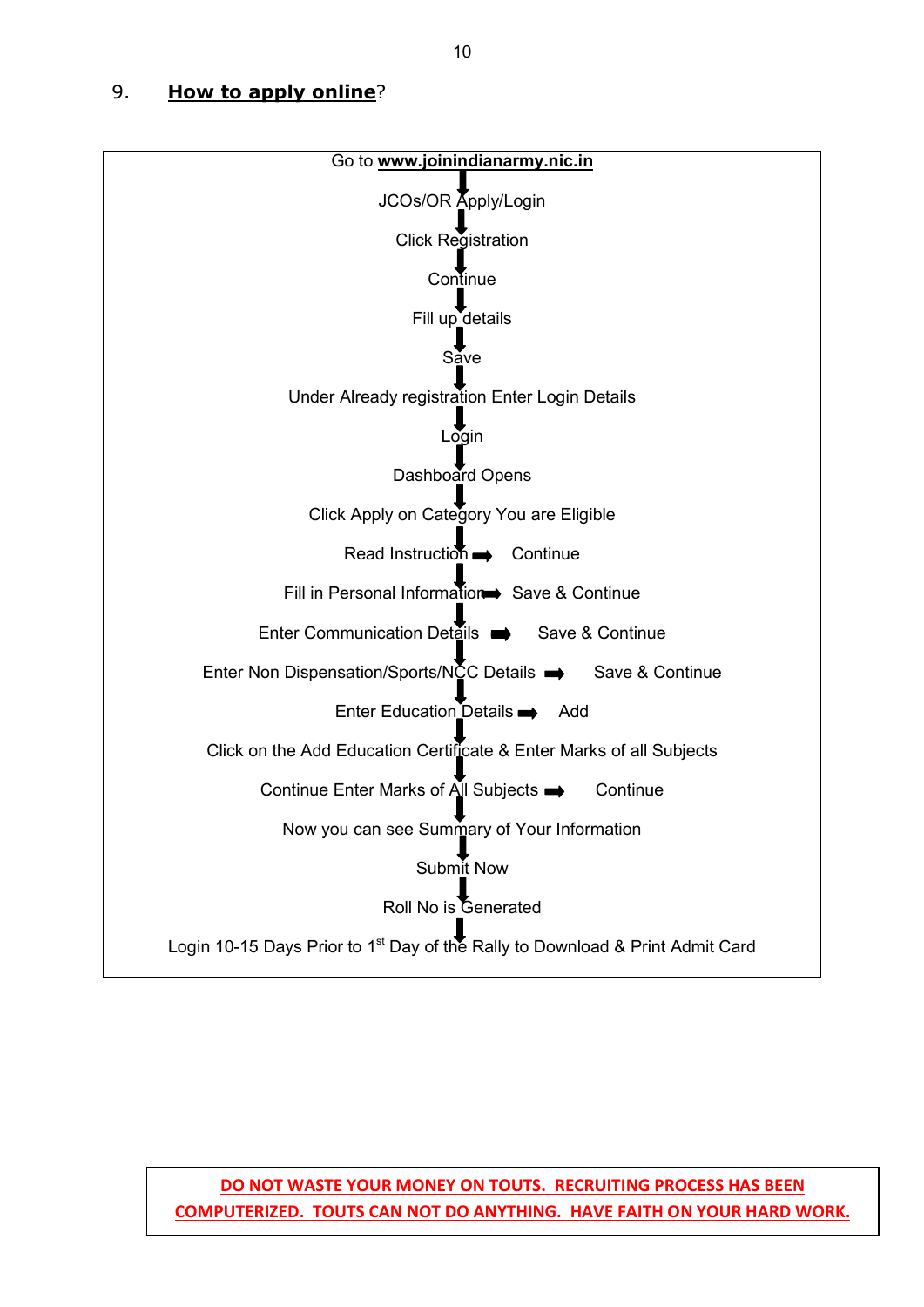(a) **Physical Fitness Test (PFT)**.

| <b>Sr</b> | <b>Test</b>               | <b>Criteria</b>                                                                                                                       | <b>Remarks</b>                                                                    |
|-----------|---------------------------|---------------------------------------------------------------------------------------------------------------------------------------|-----------------------------------------------------------------------------------|
| <b>No</b> |                           |                                                                                                                                       |                                                                                   |
| (i)       |                           | 1.6 KM Run Upto 5 Mins 30 Secs - Goup-I                                                                                               | Group-I: 60 Marks<br>Group-II: 48 Marks                                           |
|           |                           | 5 Mins 31 Secs to 5 Mins 45 Secs-<br>Group-II                                                                                         |                                                                                   |
| (ii)      | Beam (Pull<br>Ups)        | 10 Pull Ups<br>-40 Marks<br>9 Pull Ups<br>- 33 Marks<br>8 Pull Ups<br>- 27 Marks<br>7 Pull Ups - 21 Marks<br>6 Pull Ups<br>- 16 Marks | Arms & legs should<br>be straight, feet joined<br>with toes pointing<br>downwards |
| (iii)     | ∣9 Feet<br><b>Ditch</b>   | Candidates should qualify                                                                                                             |                                                                                   |
| (iv)      | Zig-Zag<br><b>Balance</b> | Candidates should qualify                                                                                                             |                                                                                   |

- **NOTE** : The above are **minimum prescribed standards and do not guarantee selection** as a right to candidates achieving them, Final selection will be based on merit position of the candidates
- 10. **தேர்வு முறை** கீழே குறிப்பிடப்பட்ட தேர்வுகள் அனைத்து ிண்ணப்பதாரர்களுக்கும் கட்டாயமானது**:**-

#### (a) **ald ggggg Ggina (PFT)**.

| <b>QLATER</b> | <b>Ggirej</b>             | அளவுகள்                                                                                                                                | குறிப்புரை                                                               |
|---------------|---------------------------|----------------------------------------------------------------------------------------------------------------------------------------|--------------------------------------------------------------------------|
| (i)           | 1.6 கி.மீ.<br>டுட்டம்     | Upto 5 Mins 30 Secs - Goup-I                                                                                                           | Group-I: 60 Marks<br>Group-II: 48 Marks                                  |
|               |                           | 5 Mins 31 Secs to 5 Mins 45 Secs-<br>Group-II                                                                                          |                                                                          |
| (ii)          | ∣Beam<br>(தண்டால்)        | 10 Pull Ups<br>- 40 Marks<br>$ 9$ Pull Ups<br>- 33 Marks<br>8 Pull Ups<br>- 27 Marks<br>7 Pull Ups - 21 Marks<br>6 Pull Ups - 16 Marks | கைகளும், கால்களும்<br>நோ்பட <u>ுத்</u> தி<br>இணைந்திருத்தல்<br>வேண்டும். |
| (iii)         | தாண்டுதல்                 | 9 அடி நீளம்   Candidates should qualify                                                                                                |                                                                          |
| (iv)          | Zig-Zag<br><b>Balance</b> | விண்ணப்பதாரா்கள் இதில் தோ்ச்சி<br>பெற்றுதல் வேண்டும்.                                                                                  |                                                                          |

NOTE : மேற்குறிப்பிட்டவை குறைந்த பட்ச தகுதியாகும். இறுதி தேர்ச்சி பங்கேற்பவர்களின் தகுதி அடிப்படையில் செய்யப்படும்.

(b) **Physical Measurement Test (PMT)**. As per eligibility requirement of category given at Paragraph 4 (Eligibility Conditions).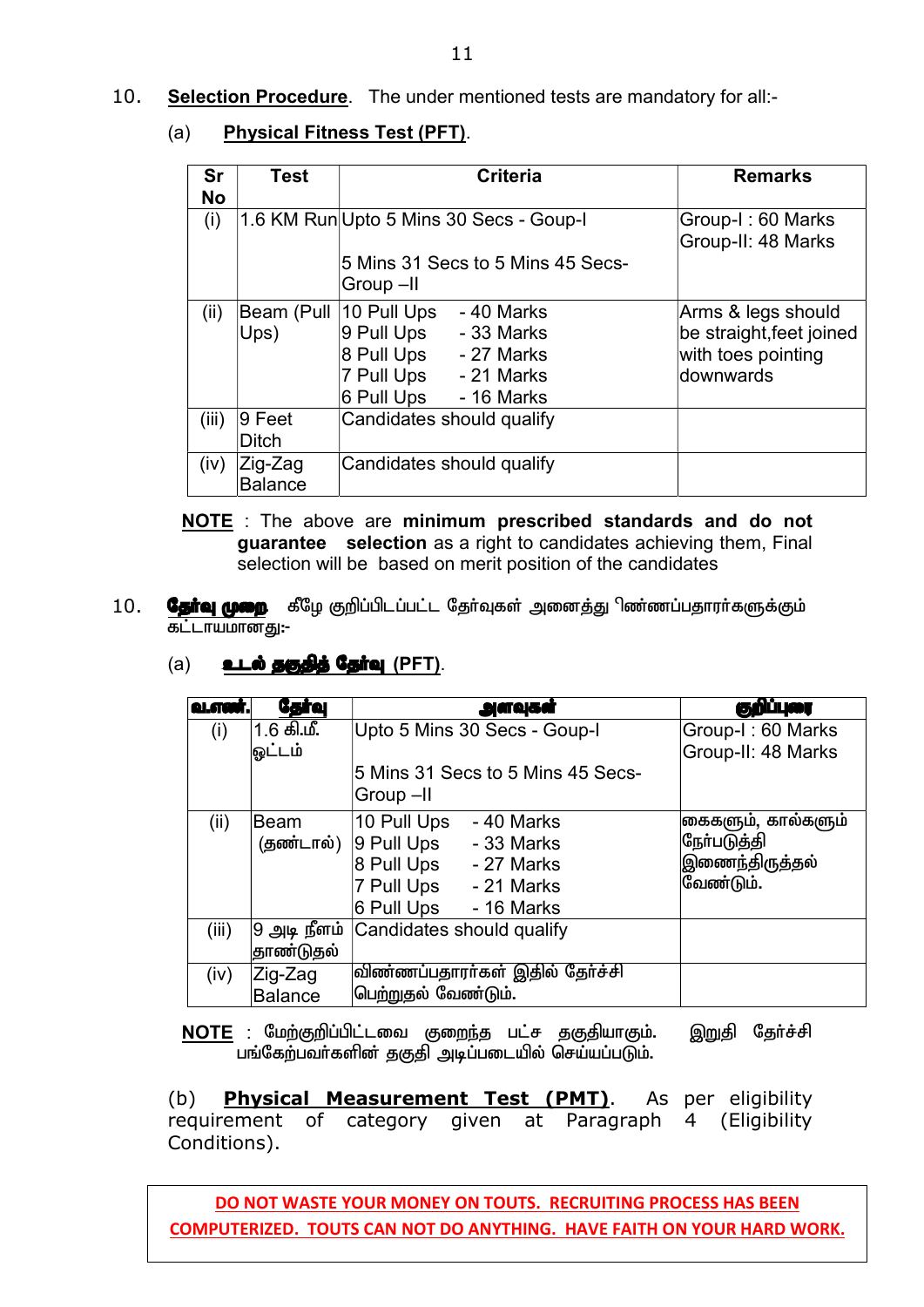(b) **உடல் அளவீடகளுக்கான தேர்வு**:- பாரா 4ன்படி தேவையான தகுதிகள்

(c) **Medical**. The Medical Examination will be carried out on dates given by Medical team at rally site. Candidates found medically UNFIT at rally site will report to concerned medical specialist at designated hospital along with three (03) latest passport size photographs. Candidate will ensure that review medical is carried out on the dates given to them. **If 180 days or more lapse between screening medical at the rally and despatch, medical will be done again and unfit candidates in this review will not be recruited.**

(c) **மருத்துவம் :-** மருத்துவ பரிசோதனை நடைபெறும் நாட்கள் குறித்து kuj; <u>Sanda Milis Sanda</u><br>மருத்துவ குழுவினர் இராணுவ ஆட்சேர்ப்பு முகாமில் அறிவிப்பார்கள். மருத்துவ குறைப்பாடு உள்ள விண்ணப்பதாரர்கள் குறிப்பிட்ட நாள் அன்று 3-பாஸ்போர்ட் சைஸ் புகைப்படத்துடன் குறிப்பிட்ட மருத்துவமனைக்கு பரிந்துரைக்கப்படுவார்கள். அங்கு விண்ணப்பதாரா்களுக்கு குறிப்பிட்ட தேதியில் மருத்துவ சீராய்வு சிறப்பு மருத்துவர்களால் நடைபெறும். மருத்துவ பரிசோதனை முதல் புறப்படும் தேதி வரை 180 நாட்களுக்கு மேல் இருந்தால் மறு மருத்துவ பாிசோதனை செய்யப்படும்.<br>அம்மறு மருத்துவ பாிசோதனையில் தோ்ச்சி பெறாதவா்கள் ஆட்சோ்ப்பிற்கு அம்மறு மருத்துவ பரிசோதனையில் தேர்ச்சி பெறாதவர்கள் அறைமதிக்கப்படாமாட்டார்கள்.

(d) **Common Entrance Examination**. All the candidates who have been declared fit at rally site in the Medical Examination and those declared medically fit from Military Hospitals after review will undergo a Common Entrance Examination conducted by Army Recruiting Office, Coimbatore. The location and date of CEE will be informed during the rally/intimated later. Negative marking would be applicable in CEE. For Clerk category, the entire question paper (all 50 questions) will be attempted on OMR Sheet and no separate subjective answer sheet will be used for English section. Result of written examination will be declared on the official website **joinindianarmy.nic.in.** No Separate letter will be sent to the candidate. It is responsibility of candidate to check the result and report to ARO for documentation

(இ) **பொது நுழைவுத் தோ்வு --** இராணுவ ஆட்சோ்ப்பு முகாமில் மருத்துவ சோகுனையில் கேர்ச்சி பெற்ற விண்ணப்பதாரர்கள், AFH கோயமுத்தூர்/ MH வெலிங்டன் / CH(AF) பெங்களூர் மருத்துவமனைக்கு பரிந்துரை செய்யப்பட்டு அதன் பின்னர் மருத்துவ சீராய்வில் தகுதி பெற்ற விண்ணப்பதாரர்கள் ARO கோயம்பத்தூர் நடத்தும் பொது நுழைவுத் தேர்வு எழுத அனுமதிக்கப்படுவார்கள். பொது நுழைவுத் தோ்வு குறித்த தேதி மற்றும் இடம் பின்னா் தொிவிக்கப்படும். தவறான<br>எகிா்மறையான பகில்களுக்கு மாா்க் பிடிக்கும் செய்யப்படும். மொக்கு எதிா்மறையான பதில்களுக்கு மாா்க் பிடித்தம் செய்யப்படும். மொத்த கேள்வித்தாளுக்கான விடைகளும் OMR சீட்டிலேயே எழுத வேண்டும். தனியாக வெ<u>ற்றுத்</u>தாள் வழங்க இயலாது. தேர்ச்சி விபரம் குறித்து <mark>joinindianarmy.nic.in</mark><br>என்ற இணையதளத்தில் பார்த்து கொள்ள வேண்டும். இதற்கென்று என்ற இணையதளத்தில் பாா்த்து கொள்ள வேண்டும். இதற்கென்று<br>விண்ணப்பதாரா்களுக்கு கடிதம் அனுப்பப்பட மாட்டாது. இதற்கான பொறுப்பு விண்ணப்பதாரா்களுக்கு கடிதம் அனுப்பப்பட மாட்டாது. விண்ணப்பதாரா்களுக்கே . தோ்ச்சி விபரம் தெரிந்த பின்னா் இராணுவ ஆட்சோ்ப்பு அலுவலரை தொடா்பு கொள்ள வேண்டும்.

**COMPUTERIZED. TOUTS CAN NOT DO ANYTHING. HAVE FAITH ON YOUR HARD WORK. DO NOT WASTE YOUR MONEY ON TOUTS. RECRUITING PROCESS HAS BEEN**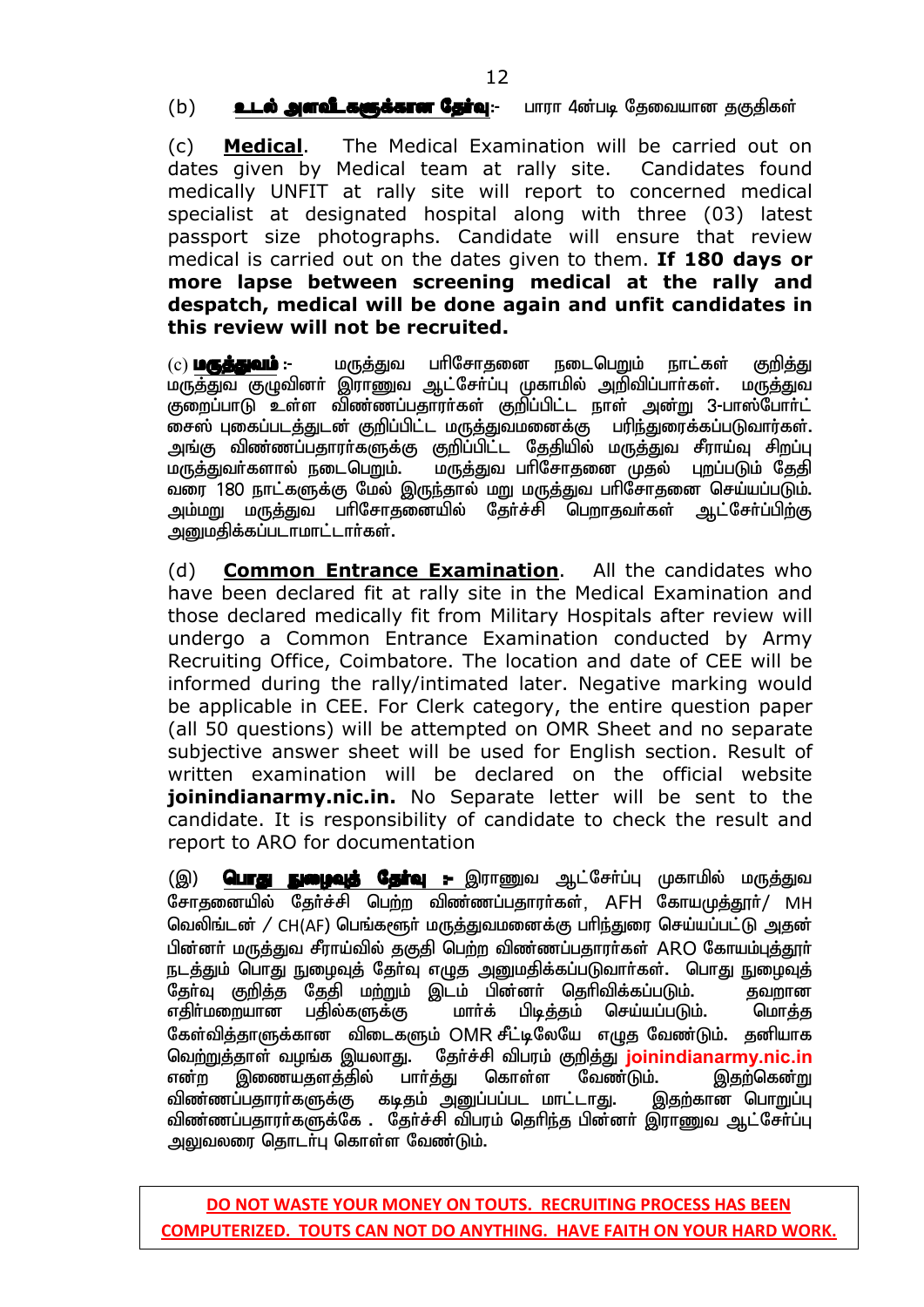11. **Document Required**. Candidates are advised to bring the following documents in original on the day of rally as per programme. The documents should be arranged properly in a sequence and contained in a file cover along with one set of Photostat copy of each duly attested by a Gazetted Officer with his name and seal in English. Candidates are advised to check their certificate and Marks Sheet for mismatch of name, Date of Birth, Parents name, School and other particulars in various certificates. All documents/ rubber stamps/seals should be in **ENGLISH.**  The following documents must be brought by the candidates:-

11. **தேவையான சான்றிதழ்கள் :-** மிண்ணப்பதாரா்கள் கீழ்கண்ட ஒரிஜினல் சான்றிதழ்களை முழுமையான வடிவத்தில் கோப்பில் (File) அடுக்கி எடுத்துவர வேண்டும். சான்றிதழ்கள் முறையே அடுக்கி செய்திருக்க வேண்டும். அத்துடன் ஒரு செட் நகலில் கெஸட் அலுவலாின் கையொப்பம் பெயா் மற்றும் சீல் ஆங்கிலத்தில் இருக்கவேண்டும். விண்ணப்பதாரா்கள் அவா்களது சான்றிதம்களில் பெயா். பிறந்த தேதி, பெற்றோா் பெயா். பள்ளி ம<u>ற்ற</u>ும் இதர விவரங்கள் அனைத்து சான்றிதழ்களிலும் சரியாக உள்ளதா என்<u>று</u> சரிபார்க்கவேண்டும். அனைத்து டாக்குமெண்ட் / ரப்பர் ஸ்டாம்ப் / சீல் ஆங்கிலத்திலேயே இருத்தல் வேண்டும்.

#### (a) **SSC Mark Sheet with marks obtained in Class X. (Certificate showing grades will not be accepted except for CBSE)**

(அ) பத்தாம் வகுப்பு மதிப்பெண் சான்றிதழில் மதிப்பெண் குறிப்பிட்டிருக்க வேண்டும். CBSE **தவிர** 

 (b) Intermediate Mark Sheet (XII) and certificate, where applicable.

- (ஆ.) 12-ம் வகுப்பு மதிப்பெண் சான்றிதழ்.
- (c) Degree Mark Sheet and certificate, where applicable.

(இ) பட்டப்படிப்பு மதிப்பெண் பட்டியல் மற்றும் சான்றிதழ்.

(d) Candidates to produce latest automated **Nativity**, **Community** and **Date of Birth Certificate** issued by District Administration of Tamil Nadu in English. Any cutting/alteration will not be accepted. (**Residence Certificate holders are not allowed to participate in the rally)**.

(ஈ) விண்ணப்பதாரா்கள் மாவட்ட நிருவாகத்தால் தற்பொழுது வழங்கப்பட்ட இருப்பிடச்சான்று , சாதிசான்றிதழ் மற்றும் பிறப்புச் சான்றுகளில் எவ்வித அடித்தல் .<br>திருத்தம் இல்லாமல் சமா்ப்பித்தல் வேண்டும். அவ்வாறு அடித்தல் திருத்தம் உள்ள சான்றுகள் ஏற்றுக் கொள்ளப்பட மாட்டாது. (வசிப்பிடச்சான்று பெற்றிருப்பவர்கள் இராணுவ ஆட்சோ்ப்பு முகாமில் அனுமதிக்கப்பட மாட்டாா்கள்.

(e) Study and Conduct Certificate from last education institute in English (Not more than six month old).

(உ) கடைசியாக படித்த கல்வி நிறுவனத்தில் தரப்பட்ட படிப்பு மற்றும் நன்னடத்தை சான்றிதழ் (ஆறுமாதத்திற்கு பிந்தியதாக இருக்கக் கூடாது).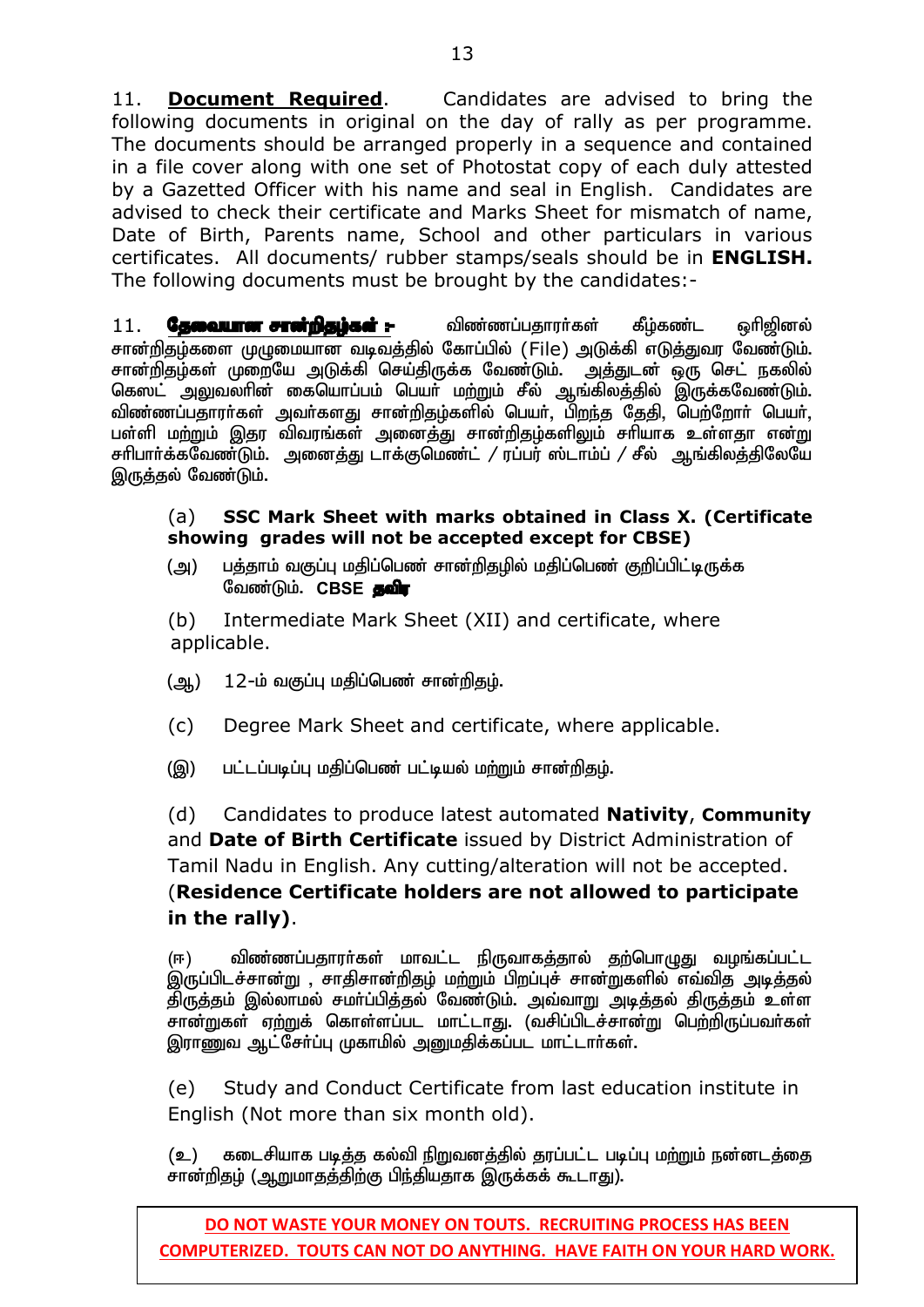(f) Character Certificate from Village Sarpanch /Administrative Officer in English. (Not more than six month old).

(ஊ) கிராம நிர்வாக அலுவலர்களிடமிருந்து பெறப்பட்ட நன்னடத்தை சான்றிதழ் (ஆங்கிலத்தில்) (ஆறு மாதத்திற்கு பிந்தியதாக இருத்தல் கூடாது).

(g) Transfer certificate in original in ENGLISH.

(எ) பள்ளி மாற்று சான்றிதழ்- ஒரிஜினல் (ஆங்கிலத்தில்)

(h) NCC/Sports/ITI & Computer certificate (O++ level), if held. NCC A/B/C certificates and Republic Day Parade certificate should have photograph of the candidate duly attested by issuing authority. **Provisional NCC A/B/C pass certificates will only be accepted if authenticated by concerned NCC Group Commanders.** 

(V) NCC/Sports/ITI/kw;Wk; fk;g;A+lh; rhd;wpjo; (O++ Level), ,Ue;jhy;. தேசிய மாணவர் படை ஏ/பி/சி சான்றிதழ் மற்றும் குடியரசு தின அணிவகுப்பில் பங்குபெற்றதற்கான சான்றிதழ்களில் சம்மந்தப்பட்டவாின் புகைப்படம் ஒட்டப்பட்டு அதில் மேலொப்பம் பெற்றிருக்க<br>வேண்டும். தற்காலிக தேசிய மாணவா் படை ஏ/பி/சி சான்றிதம்கள் க தேசிய மாணவா் படை ஏ/பி/சி சான்றிதழ்கள்<br>அதில் தேசிய மாணவா் படையை சாா்ந்த குழு வைத்திருப்பவா்கள் அதில் தேசிய மாணவா் படையை சாா்ந்த குழு காமாண்டர்ஸ்ரிடம் ஒப்பம் பெற்றிருத்தல் வேண்டும்.

(j) In case of Non Matric Candidates, Transfer Certificate signed by Headmaster/Principal of the school & countersigned by District Education Officer and Mark Sheet of last examination appeared, duly affixed with school seal and attested by Headmaster. Seal and language should be in English.

(ഇ) மெட்ரிக் படிக்காக மாணவர்கள் குங்களது பள்ளி கலைமை ஆசிரியர் கையொப்பம் ம<u>ற்று</u>ம் பள்ளி முத்திரையுடன் கூடிய மாவட்ட கல்வி <u>அலு</u>வலரால் சரிபார்க்கப்பட்ட பள்ளி மாற்று சான்றிகும், சீல் மற்றும் மொழி ஆங்கிலக்கில் இருக்க வேண்டும்.

(k) Twenty latest coloured 34mm x 45mm passport size photographs not taken earlier than six months with **Name and Date of Birth printed on bottom of photographs of the candidates**. The photograph should be without facial hair (Beard) and preferably with white coloured background and plain/light coloured shirt.

(ஒ) ஆறு மாதத்திற்குள்ளாக எடுக்கப்பட்ட 34mm x 45m அளவுள்ள 20 புகைப்படங்கள், பெயர் மற்றும் பிறந்த தேதி புகைப்படத்தின் கீழ் பகுதியில் குறிப்பிடப்பட்டிருக்க வேண்டும். வெள்ளை நிறம் பின்புறத்துடன் வெளிர்/ Plain நிறம் சட்டை அணிந்திருக்க வேண்டும்.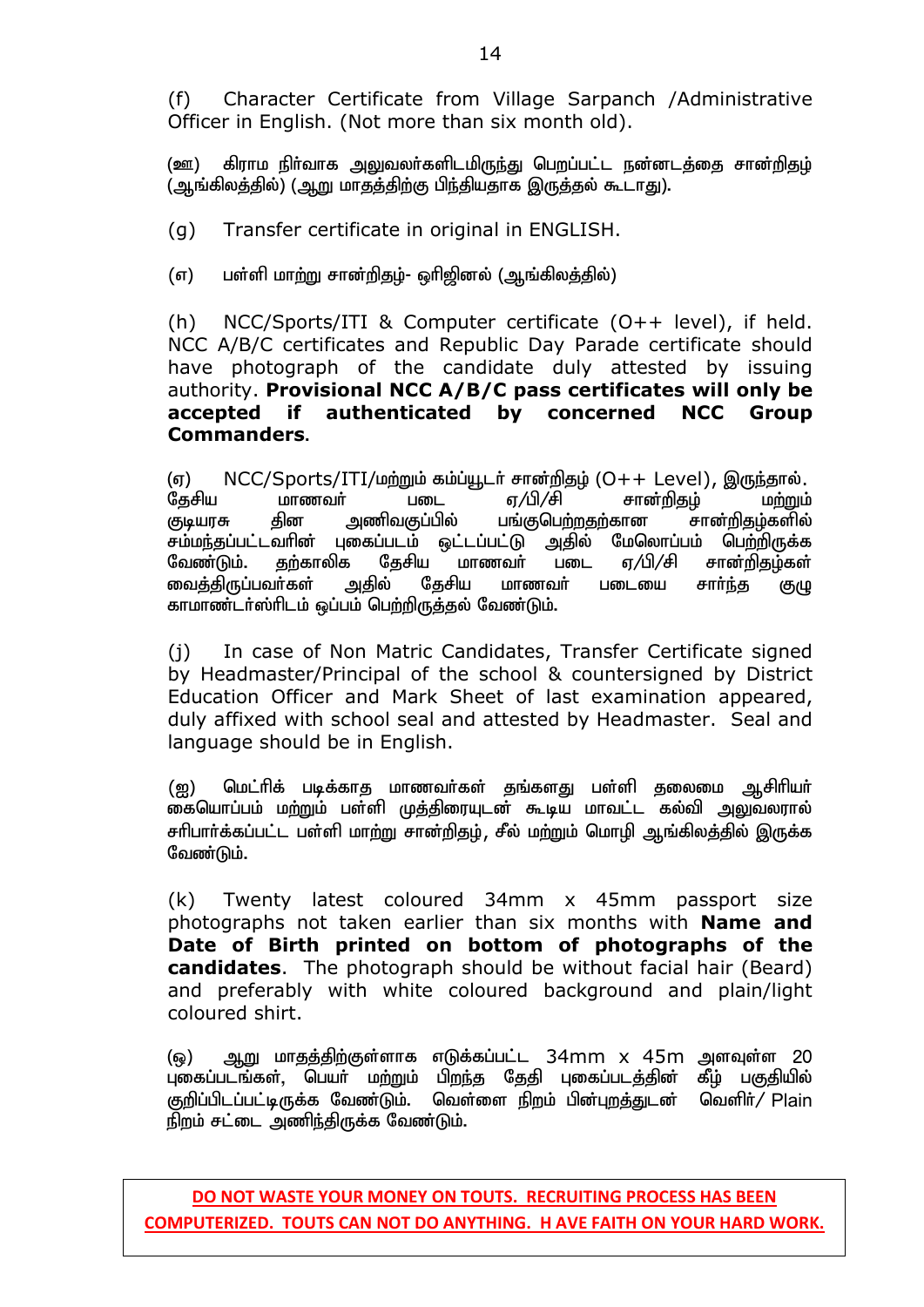(l) All candidates are requested to carry AADHAR card/ AADHAR Number for "AADHAR Based Biometric Verification".

(ஓ) அனைத்து விண்ணப்பதாரா்களும் ஆதாா் அட்டை கண்டிப்பாக கொண்டு  $\alpha$ ருதல் வேண்டும் / ஆதாா் விவரங்கள் சாிபாா்க்கப்படும்.

#### 12. **Son of Servicemen/ Son of Ex- Servicemen/ Son of War Widow & Battle Casualty.**

#### 12. **Lun Laîni serieri** *lasei / (yei***ren rei Lun Laîni serieri** *dis* **de la digene au literatieri** மகன் மற்றும் போரில் இறந்தவர்களின்மகன்.

(a) There is provision for instant enrolment for **Son of War Widows and Battle Casualties**. Eligible candidates may contact concerned Army Recruiting Office for futher details.

(அ) போர் விதவையின் மகன் / போரில் <u>இறந்</u>தவர்களின் மகன் போன்றவர்களுக்கு தனி சிறப்பு விதிவிலக்கு உள்ளது. அவர்கள் இராணுவ ஆள் சேர்ப்பு அகிகாரியிடம் கொடர்பு கொள்ளவும்.

(b) In case of son of serving soldier of JCO/OR or Officer/son of Ex Servicemen, relationship certificate duly signed by Chief Record Officer/Senior Record Officer of respective Record Office with date of birth, Joint Photographs of the candidate with his father will be produced. Original discharge book of Ex-Serviceman also to be produced name and date of birth of the candidate must have been recorded in it.

(ஆ) இதற்காக அவா்கள் சம்பந்தப்பட்ட ஆவண அலுவலகத்தில் வழங்கப்பட்ட ுமை முறை சான்றிதம் பெற்றிருக்க வேண்டும். பிறந்த தேதி தந்தையுடன் சேர்ந்து <u>எடுத்த</u> புகைப்படங்கள் சமா்ப்பிக்கவேண்டும். அசல் படைவிலகல் சான்றிழ் விண்ணப்பதாரரின் பெயா் மற்றும் பிறந்த தேதி கட்டாயம் பதிவ செய்திருக்கல் வேண்டும்.

(c) In case of the recruitment of dependent of Servicemen/Exservicemen, an affidavit duly authenticated by Notary/Class-I Magistrate to be given by the parent of the candidate that only one son/brother will be taking bonus marks to get enrolled in the Army. (**Format of affidavit on Non Judicial Stamp paper is attached with the notification**.)

(இ) இராணுவ பணியாளர்கள் சார்ந்தவர்கள் மற்றும் முன்னாள் இராணுவத்தினர்களை சார்ந்தவர்கள். Notary/Class I, Magistrate கையொப்பமிட்ட பிரமாண பத்திரத்தை தாக்கல் செய்து போனஸ் மதிப்பெண்களை பெற்று இராணுவத்தில் பதிவு செய்துக கொள்ளலாம். (பார்மட் பார் அபிடபிட்- கான விண்ணப்பம் நான் ஜீடிசியல் ஸ்டாம்ப் பேப்பர் மாதிரி படிவம் இந்த விளம்பர<u>த்து</u>டன் இணைக்கப்பட்டுள்ளது.)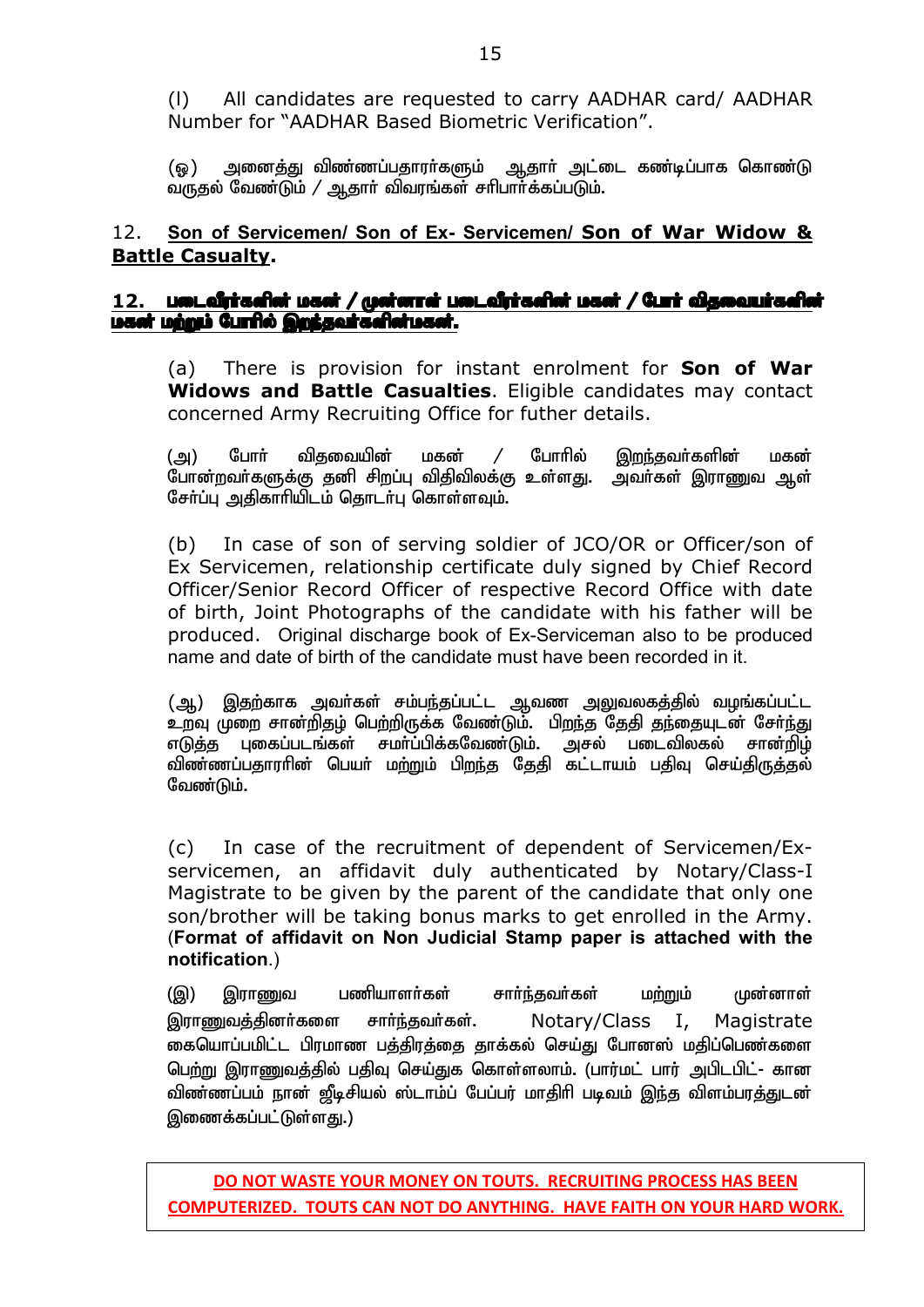#### **13. Relaxation in physical standards.**

| Category                                                                          | <b>Height</b><br>(Cms) | <b>Chest</b><br>(Cms) | Weight<br>(Kgs) |  |
|-----------------------------------------------------------------------------------|------------------------|-----------------------|-----------------|--|
| Sons<br>(SOS)<br>$\circ$ f<br>$Ex-$<br>Servicemen                                 | $\overline{2}$         |                       |                 |  |
| servicemen(SOEX)/War widows (SOWW)/ Widows of                                     |                        |                       |                 |  |
| <b>Ex-Servicemen</b>                                                              |                        |                       |                 |  |
| Adopted Son /Son $-$ in $-$ law of a war Widow, if she                            | 2                      |                       | 2               |  |
| has no son including a legally adopted son of Serving                             |                        |                       |                 |  |
| Soldier/ Ex - Servicemen                                                          |                        |                       |                 |  |
| Outstanding sportsmen (International/ National                                    | 2                      | 3                     | 5               |  |
| State/ District level having secured 1 <sup>st</sup> /2 <sup>nd</sup> position in |                        |                       |                 |  |
| last two years)                                                                   |                        |                       |                 |  |
| @ Note - Relaxation in physical Standards is either for wards of servicemen/      |                        |                       |                 |  |
| ex servicemen or sportsmen (not both) and is in addition to the Special           |                        |                       |                 |  |
| <b>Physical Standards.</b>                                                        |                        |                       |                 |  |

#### 13. உடல் தகுதி தளர்வு:

| இனங்கள்                                                                                                                                                                        | ن سه | <b>Lorming</b><br>(செமீ.) (செமீ.) | <u>aor</u><br>(കി.കി.) |
|--------------------------------------------------------------------------------------------------------------------------------------------------------------------------------|------|-----------------------------------|------------------------|
| படைவீரரின் மகன், முன்னாள் படைவீரரின் மகன், போர்<br>விதவையாின் மகன் மற்றும் விதவையாின் மகன்                                                                                     | 2    |                                   | 2                      |
| தத்தெடுக்கப்பட்ட மகன் / போர் விதவையரின் மருமகன்<br>குழந்தையில்லாத போா் விதவையா்களுக்கு<br>மட்டும்)<br>படைவீரர்/முன்னாள் படைவீரர்களின் சட்டப்பூர்வமாக<br>தத்தெடுக்கப்பட்ட மகன். | 2    |                                   | 2                      |
| கடந்த இரண்டு வருடங்களில்<br>தேசிய<br>மாநில<br>பன்னாட்டளவில்<br>இரண்டாம்<br><u>மற்றும்</u><br>முதல்<br>இடம்பெற்றவர்கள்                                                          | 2    | 3                                 | 5                      |
| <b>குறிப்பு:</b> உடல் தகுதி தளா்வு படைவீரா்களின் மகன் முன்னாள் படைவீரா்<br>அல்லது விளையாட்டு வீரர்களுக்கு மட்டும் (இரு இனங்களுக்கும் இல்லை) .                                  |      |                                   | மகன்                   |

14. **Volunteers for Parachute Regiment / Parachute Special Forces Battalions**. Candidates achieving higher physical standards during the screening at the Rally Site have an option to volunteer for the elite Parachute Regiment / Parachute Special Forces Battallions.

<u>14. தன்னாா்வளா்கள் பாராசூட் ரெஜிமெண்ட் / பாராசூட் ஸ்பெசல் போா்ஸ்சஸ்</u> <u>பாட்டாலியன்ஸ். இராணுவ ஆட்சோ்பு முகாமில் குறிப்பிடப்பட்ட உடல் தகுதியைவிட அதிக</u> <u>உடல் தகுதி பெற்ற</u> விண்ணப்பதாரா்கள் பாராசூட் ரெஜிமெண்ட் / பாராசூட் ஸ்பெசல் போர்ஸ்சஸ் பாட்டாலியன்ஸ்-ல் தன்னார்வளர்களாக வாய்ப்பு அளிக்கப்படும்.

#### 15. **Advisory**.

(a) Candidates to be self contained for food and water on the day of documentation, the day of screening and the days of medical examination. No candidate will be allowed to go out of the rally ground during the documentation/screening/medical tests.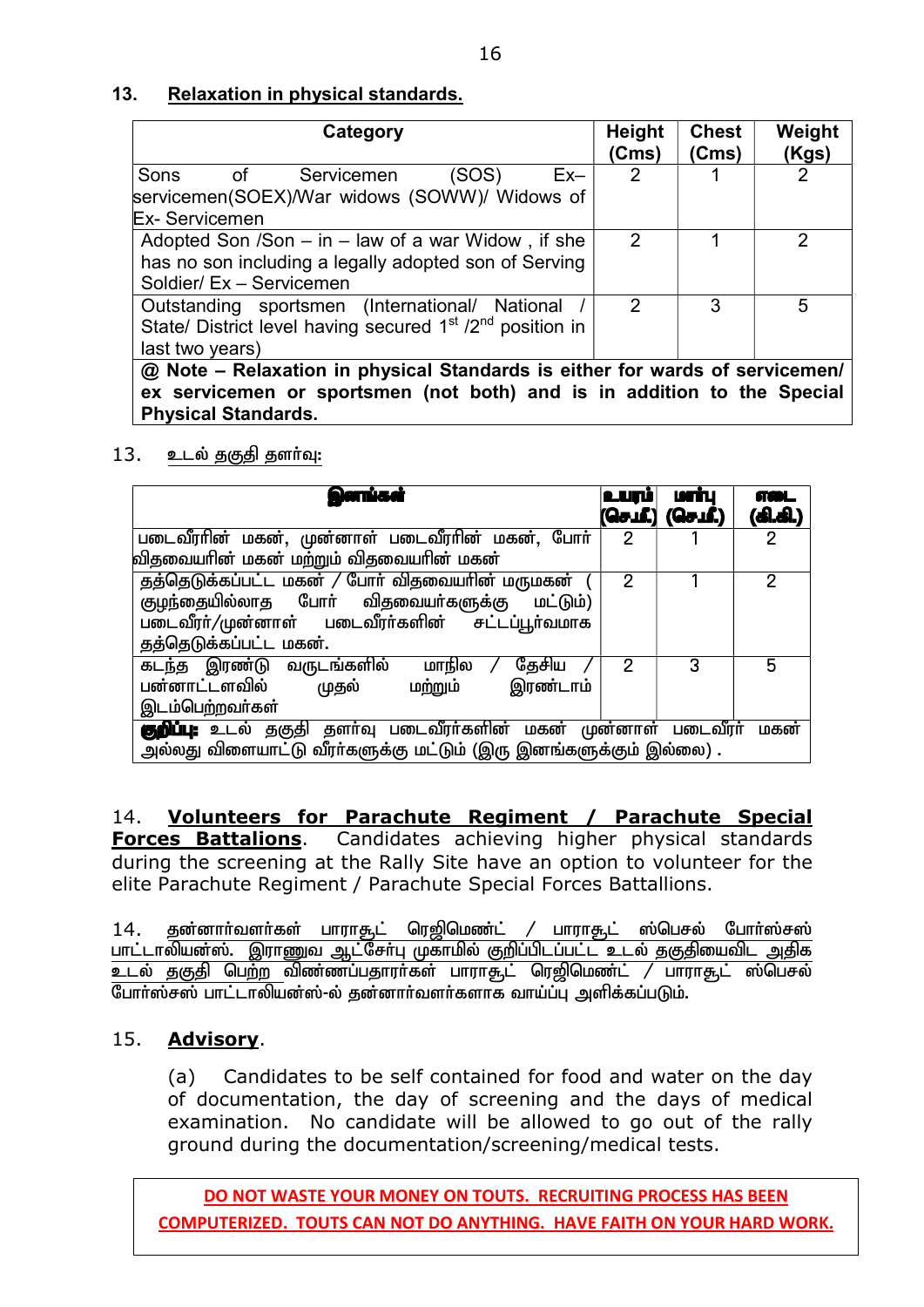(அ) தேர்வாளர்களுக்கு தேவையான உணவு மற்றும் தண்ணீரை தாங்களே தேர்வு<br>நடைபெறும் பொழுது கொண்டுவர வேண்டும். விண்ணப்பங்கள் சரிபாக்கும் நடைபெறும் பொழுது கொண்டுவர வேண்டும். ` விண்ணப்பங்கள் சரிபாக்கும்<br>பொமுது மருத்துவ சோதனையின் போதும். ஸ்கிரீன் டெஸ்டின் போதும் பொழுது மருத்துவ சோதனையின் விண்ணப்பதாரா்கள் வெளியேற அனுமதி இல்லை.

(b) Candidates are advised to report to the rally site strictly as per programme given on the Admit Card to avoid overcrowding and unnecessary waiting at rally site.

(ஆ) தேர்வாளர்கள் பேரணி தளத்தில் தேவையில்லாத நபர்களுடன் கூட்டமாக இருத்தல் மற்றும் தனக்கு தெரிந்தவா்களை காத்திருக்க வைக்கக் கூடாதும் என்று அனுமதி சீட்டில் உள்ள படி வரும்படி அறிவுறுத்தப்படுகின்றனர்.

(c) Candidates are advised to check their age, education criteria before participating in the rally. Candidates found under age/ overage and not meeting education criteria will be disqualified.

(இ) விண்ணப்பதாரா்கள் குறிப்பிடப்பட்ட வயது, கல்வித்தகுதியினை<br>பெற்றிருக்காத பட்சத்தில் இராணுவ ஆட்சோ்ப்பில் பங்கு பெற ஆட்சோ்ப்பில் பங்கு அறுமதிக்கப்படமாட்டார்கள்.

(d) Mobiles, tabs and calculators are not permitted at the rally site. Candidates must take care of their documents/belongings against theft during rally.

(ஈ) கைபேசி, டேப்லட் மற்றும் கால்குலேடர் முதலானவைகள் தேர்வின் போது கொண்டுவர அனுமதி இல்லை. விண்ணப்பதாரா்கள் தங்களுடைய உடைமைகளை இராணுவ ஆட்சேர்ப்பு முகாமின்போது பாதுகாத்துக் கொள்ளுதல் வேண்டும்.

(e) **Single Bank A/C, PAN Card & AADHAR Card**. Single Bank A/C, PAN Card & Aadhar card are mandatory documents for final enrollment for purpose of Pay & allowances and other social benefits scheme.

#### $\mathbf{r}(\mathbf{z}_1)$  and all a set algorithment control for the fact  $\mathbf{z}_i$  and  $\mathbf{z}_i$  and  $\mathbf{z}_i$  and  $\mathbf{z}_i$

தேர்ந்தெடுக்கப்பட்ட விண்ணப்பதாரர்கள் தங்களுடைய வங்கி கணக்கு எண். வருமான கணக்கு எண் மற்றும் ஆதாா் அட்டையினை கட்டாயமாக பணியில் சேர்வதற்குமுன் சமர்ப்பித்தல் வேண்டும்.

### 16. **Cautions for all Candidates**. விண்ணப்பதாரருக்கான எச்சரிக்கை :-

(a) Candidates are to be aware that on enrolment into the Indian Army, there will be certain implications and restrictions on the Fundamental Rights guaranteed to him by the Constitution of India as per provisions of the Army Act (1950) and Army Rule (1954). The candidate will also have to furnish an undertaking to the effect during enrolment.

**DO NOT WASTE YOUR MONEY ON TOUTS. RECRUITING PROCESS HAS BEEN COMPUTERIZED. TOUTS CAN NOT DO ANYTHING. HAVE FAITH ON YOUR HARD WORK.**

18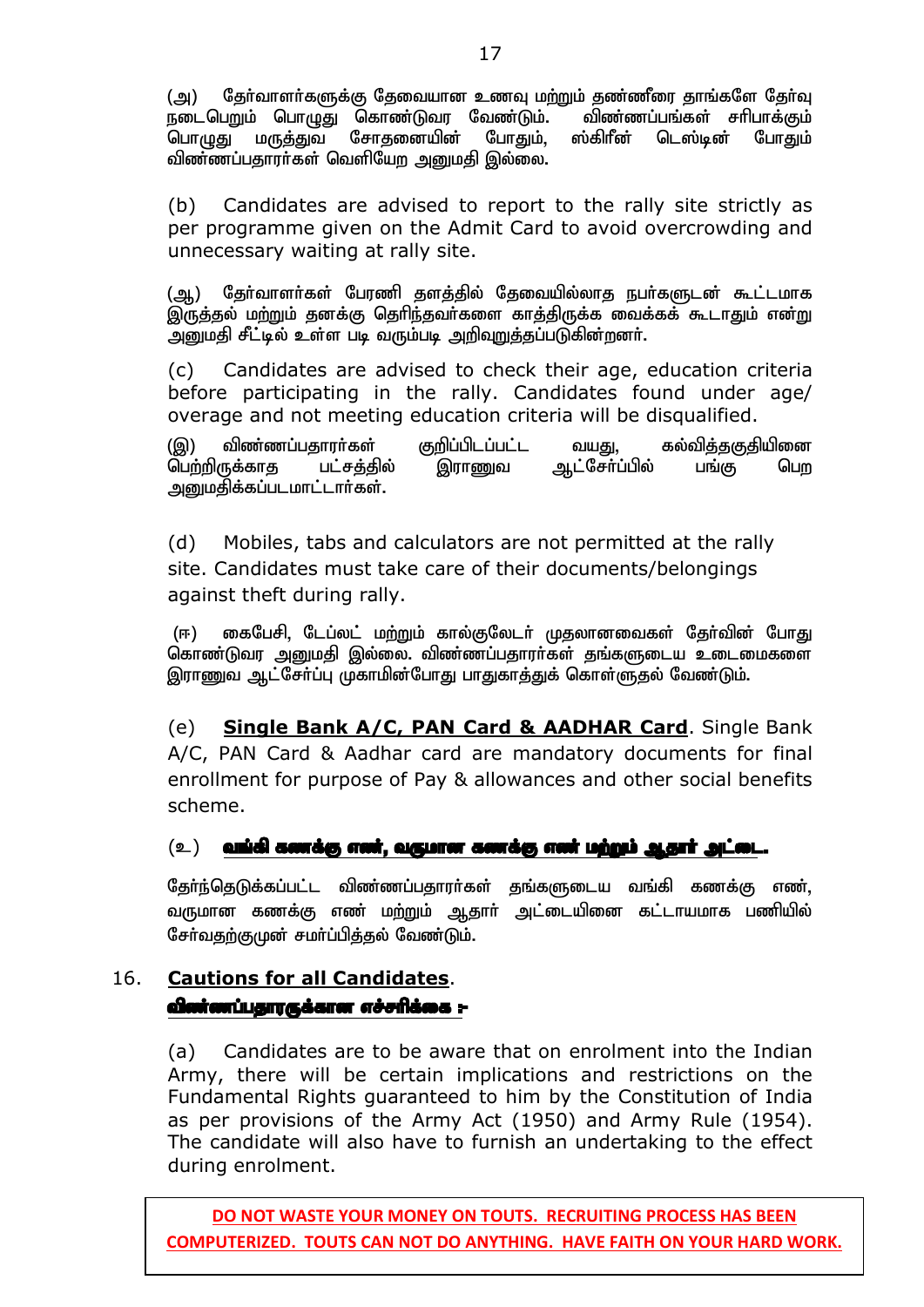(அ) தோ்வாளா்கள் இந்திய இராணுவத்தில் சேரும் போது, இந்திய அரசியல்<br>அமைப்பு சட்டப்படி அவருக்கு வழங்கப்பட்டுள்ள அடிப்படை உாிமைகள் மீது அமைப்பு சட்டப்படி அவருக்கு வழங்கப்பட்டுள்ள அடிப்படை உரிமைகள் இராணுவ சட்டம் (1950) மற்றும் அதன்படியான விதிமுறைகள் (1954)-ன்படி சில ்கட்டுப்பாடுகள் விதிக்கப்படும் விண்ணப்பதாரா்கள் பணியில் சேரும்போது ஒப்பந்த வாக்குமூலம் எழுதிகொடுக்கவேண்டும்.

(b) **Army will not be responsible for any injury / death / loss caused to candidate during recruitment rally. The candidate will participate at his own risk** and participating is totally voluntary. No TA / DA is admissible to candidates.

(ஆ,) விண்ணப்பதாரா்கள் இராணுவ ஆட்சோ்ப்பு முகாமில் பங்கேற்கும்பொழுது ஏற்படும் காயம் / இறப்பு / ஏற்படும் இழப்புகளுக்கு இராணுவம் எவ்விதத்திலும்<br>பொறுப்பில்லை. இராணுவ ஆட்சேர்ப்பு முகாமில் பங்கேற்கும் பொறுப்பில்லை. விண்ணப்பதாரா்களுக்கு பயணப்படி மற்றும் அகவிலைப்படி பெற தகுதியில்லை. விண்ணப்பதாரா்கள் தங்களுடைய சொந்த விருப்பத்தின் போில் பங்கு பெறுதல் வேண்டும்.

#### (c) **Recruitment is a free service and candidates are cautioned against falling victim to unscrupulous elements/ middlemen/ agents/touts. Paying money to agents/touts is a crime. Candidates are advised not to waste time and money on such activity. No one can help except your hard work and merit.**

(இ) ஆள்சோ்ப்பு என்பது ஒரு இலவச சேவையாகும். விண்ணப்பதாரா்கள்<br>தங்களை சமூக விரோதிகள், இடைத்தரகா்கள், ஏஜெண்டுகள் ம<u>ா்று</u>ம் தங்களை சமூக விரோதிகள், இடைத்தரகா்கள், ஏஜெண்டுகள் மற்றும் தீங்காளா்களிடமிருந்து ஏமாறாமல் காத்துக்கொள்ளும்படி அறிவுறுத்தப்படுகிறது. ஏஜெண்ட் மற்றும் தீங்காளா்களுக்கு பணம் கொடுப்பது குற்றமாகும். விண்ணப்பதாரா்களுக்கு அவா்களது நேரத்தையும், பணத்தையும் இதுபோன்ற காரியங்களில் சிக்கிக்கொண்டு வீணாக்காமல் இருக்கும்படி கேட்டுக்கொள்ளப்படுகிறது. உங்களது உழைப்பும் நன்மதிப்பும் தவிர வேறு யாரும் உங்களுக்கு உதவ முடியாது.

#### (d) **Biometric identification & hand writing analysis will be done at each stage. Imposters will be caught & handed over to Police.**

(ஈ) ஒவ்வொரு நிலையிலும் Biometric Identification & Handwritting பரிசோதனை செய்யப்படும். தவறு இழைத்தவர்கள் உடனடியாக காவலர்களிடம் ஒப்படைக்கப்படுவார்கள்.

(e) Use of any unfair means will make the candidate liable to disqualification at any stages of recruitment whenever found. He will be handed over to Police thereafter.

(உ) விண்ணப்பதாரா்கள் ஏதேனும் முறைகேடான செயலில் ஈடுபட்டாள் அவா்கள் உடனடியாக எந்த நிலையிலிருந்தாலும் நீக்கப்படுவார்கள். அவர்களை அதன் பிறகு காவலர்களிடம் ஒப்படைத்துவிடுவோம்.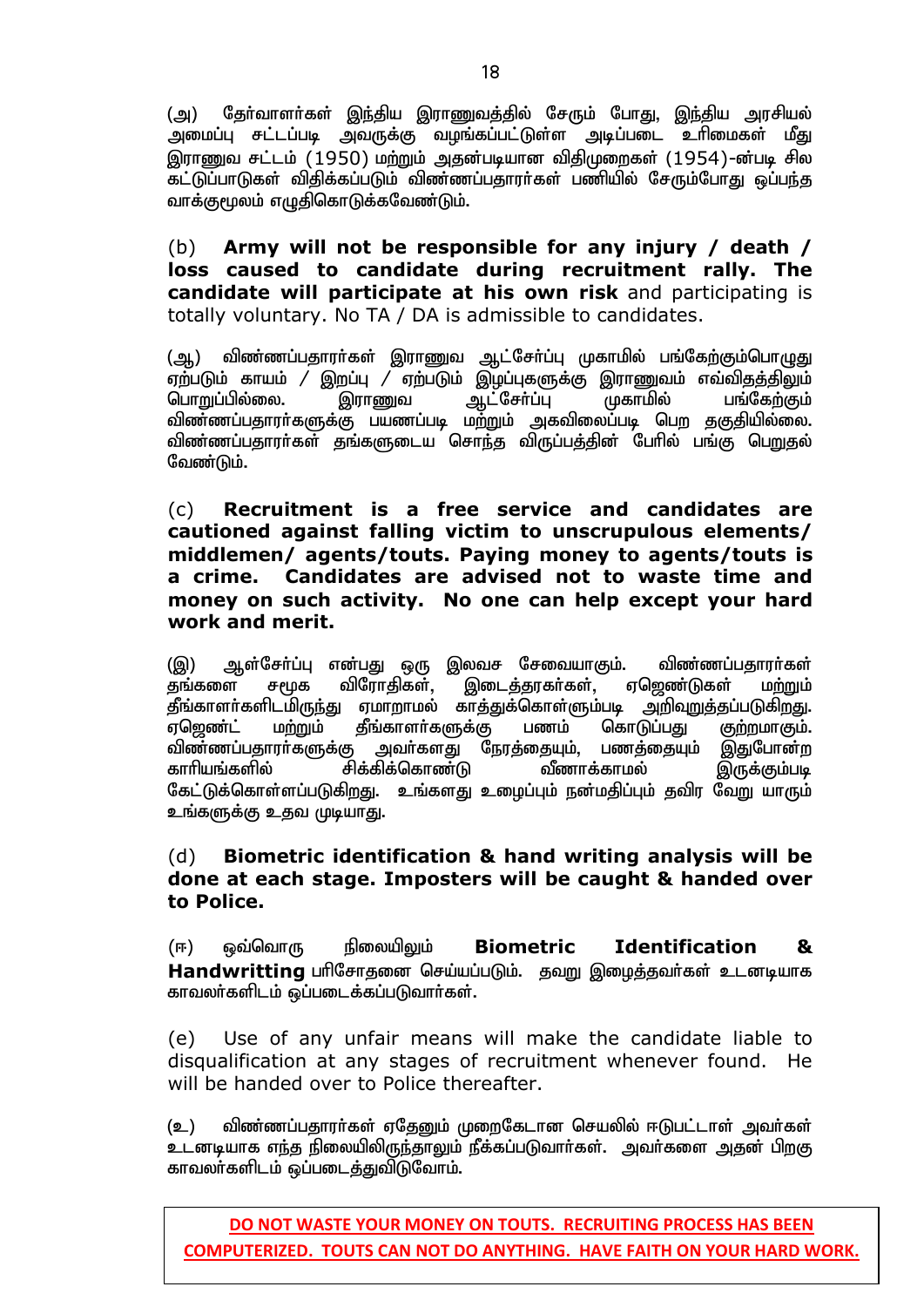(f) Production of fake certificate and making of false declaration will lead to cancellation of candidature and criminal prosecution under the law.

(எ) போலி சான்றிதழ்கள் மற்றும் பொய்யான உறுதிமொழி சமா்பிக்கும்<br>விண்ணப்பதாரா்களின் விண்ணப்பம் ரத்து செய்யப்படும். அது மட்டுமின்றி <u>விண்ணப்ப</u>தாரர்களின் விண்ணப்பம் ர<u>த்து</u> செய்யப்படும். அவர்கள் மீத கிரிமினல் வழக்கு தொடுக்கப்படும்.

(g) Candidates are liable to be disqualified for use of physical performance enhancing drugs during recruitment rally. Army will not be responsible for any mishap during the run/other physical test due to consumption of drugs.

(ஐ) நேர்வாளர்கள் தேர்வின்போது போதைப்பொருட்களை உட்கொண்டிருந்தால்<br>அவர்கள் நீக்கப்படுவார்கள். ஒடி கடக்கும்போது ஏகேனும் விபரீதங்கள் அவர்கள் நீக்கப்படுவார்கள். ஓடி கடக்கும்போது ஏதேனும் விப்ரீதங்கள்<br>ஏற்பட்டாலோ, உடல் தகுதி தேர்வின் போது போதைப்பொருள் போகைப்பொருள் <u>உட்கொள்ளப்பட்டிருந்</u>தால் இராணுவம் பொறுப்பேற்காது.

(h) Military service is a volunteer service.

(ஒ) இராணுவப் பணி ஒரு தன்னார்வலர் பணியாகும்.

(j) **Text given in English language will be treated as correct in case of mismatch of interpretation in Tamil language.** 

#### (ஓ) தமிழில் கொடுக்கப்பட்டுள்ள வார்த்தைகளில் ஏதே**லு**ம் **பொருந்தநிலையிருந்தால் ஆங்கிலத்தில் கொடுக்கப்பட்டுள்ள வார்த்தைகள் சரி** என்று எடுத்துக்கொள்ள வேண்டும்.

(k) Selection is provisional till Rahdari Certificate is issued and candidates are dispatched for training.

(ஔ) ராதரி சான்றிதழ் மற்றும் பயிற்சி புறப்பாடு சான்றிதழ் வழங்கப்படும் வரை தங்களது தேர்வு தற்காலிகமானது ஆகும்.

17. In case of further query see website at www.joinindianarmy.nic.in or contact Army Recruiting Office, Coimbatore at **Tele No-0422- 2222022**

மேலும் விவரங்களுக்கு www.joinindianarmy.nic.in my;yJ இராணுவ ஆள் சோ்ப்பு அலுவலகம், கோயம்புத்தூர். தொடர்பு கொள்ளவும் :- 0422-2222022. தொலைபேசி எண் :-

**Disclaimer**: The terms and conditions, given in the notification and on the website are subject to change and should therefore, be treated as guidelines only. In case of any ambiguity, the existing policies, rules and regulations of Indian Army/ Government of India will be final. Details are also available on website www.joinindianarmy.nic.in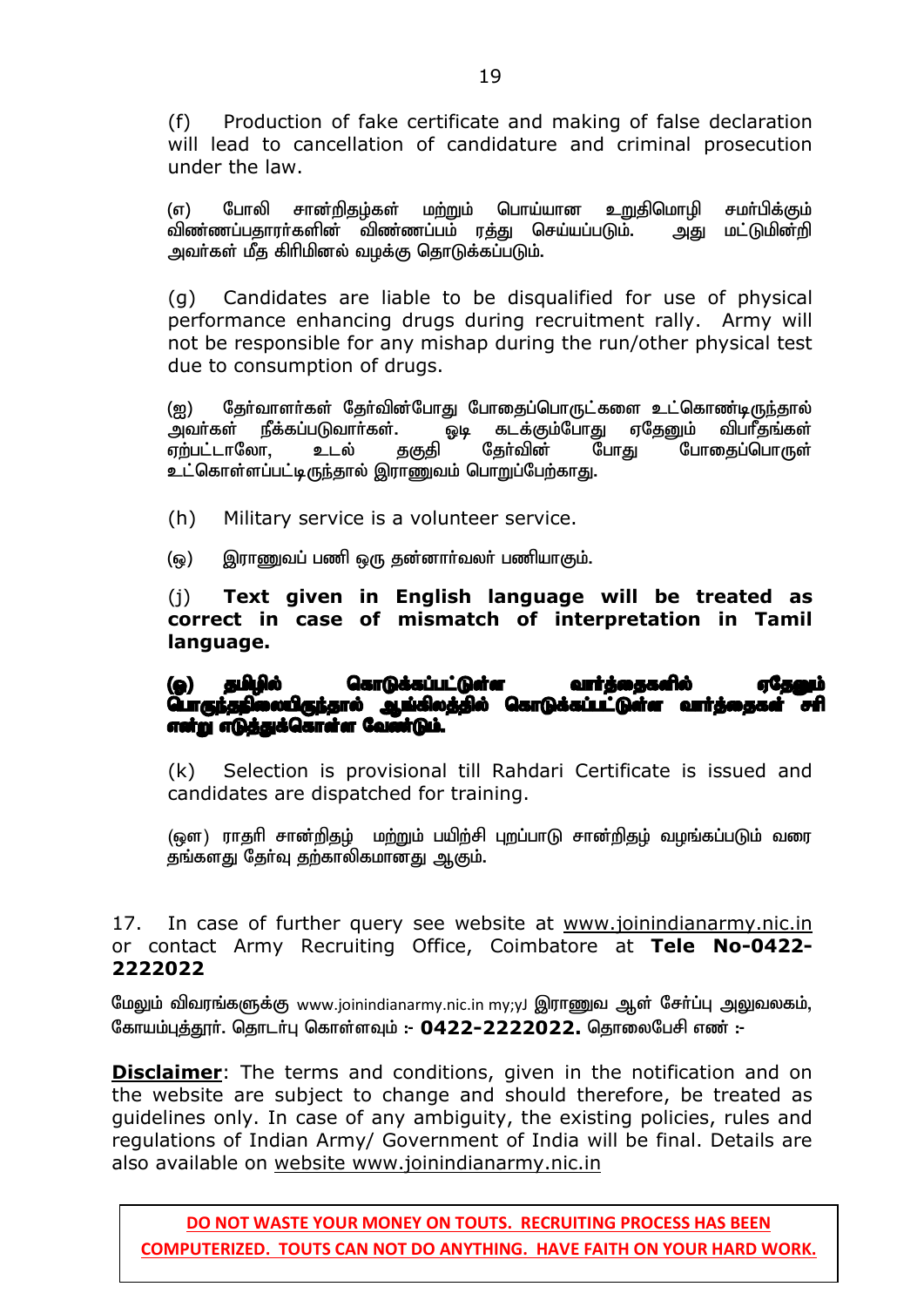**ந்பந்தனைகள்** :- இந்த அறிவிப்பில் கொடுக்கப்பட்டுள்ள விதிமுறைகள் மற்றும் நிலைகள் <u>சாதி மாணமான முதித்தும் நடத்தும் குடியது. இது தொடர்பான தகவல்கள் மற்றும் </u> கொள்கைகள் இந்திய அரசிற்குட்பட்டது. மேலும் இது குறித்த தகவல்களுக்கு இந்திய இராணுவ இணையதள முகவரி www.joinindianarmy.nic.in — ல் தெரிந்து கொள்ளலாம்.

முடிவில் கொடுக்கப்பட்ட மேலே கொடுக்கப்பட்டுள்ள தகவல்கள் எந்தவித அறிவிப்புமின்றி மாற்றத்திற்குரியது. விண்ணப்பதாரா்கள் தொடா்ந்து தங்களை தகுதி நிபந்தனைகள், இடம் குறித்து அப்டேட் செய்துக்கொள்ளும்படி அறிவறுத்தப்படுகிறது.

# **Beware of Touts: -**

- **Recruitment process is fully automated.**
- **No one can help you in passing Physical, Medical or Written Examination.**
- **Only your hard work will ensure your selection**.

## தரகர்கள் ஜாக்கிரதை :-

ஆள்சோ்ப்பு முறையானது முழுவதும் தன்னிட்ச்சையான செயல்பாடாகும், நீங்கள் உடல்தகுதி, மருத்துவ மற்றும் எழுத்து தோ்வில் தோ்ச்சிப் பெற உங்கள் கடின உழைப்பைத் தவிர யாரும் உங்களுக்கு உதவ முடியாது.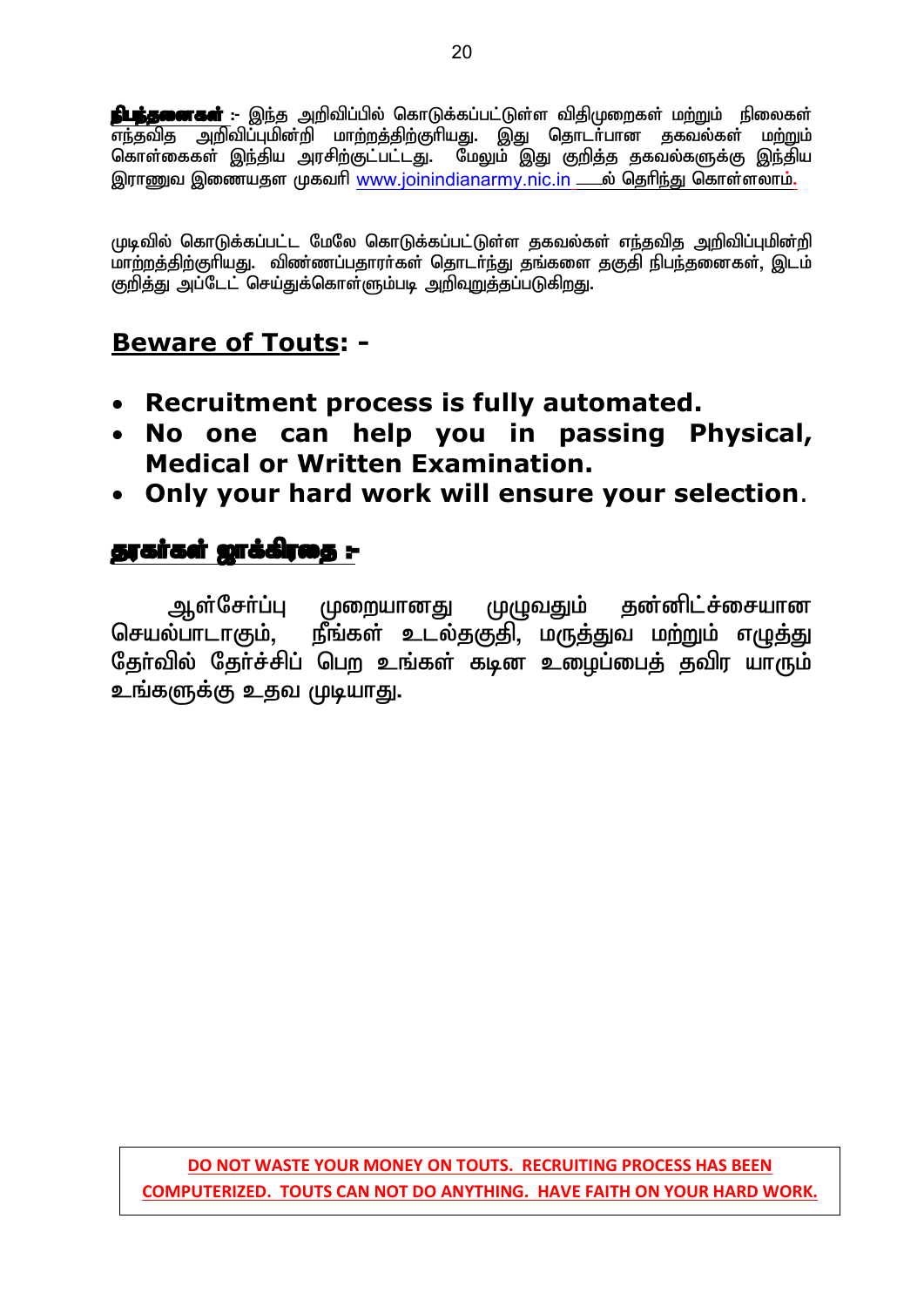|  | <b>Appx A</b> |
|--|---------------|
|--|---------------|

#### **NON JUDICIAL STAMP PAPER**

நான் ஜீடிசியல் ஸ்டாம்ப் பேப்பர்.

**(FORMAT FOR AFFIDAVIT)**

rumர்மட் பார் அபிடபிட்.<br>Son of

| 1. | I, Name                                                                 |                                                                                                                                                                                                                                    |                     |
|----|-------------------------------------------------------------------------|------------------------------------------------------------------------------------------------------------------------------------------------------------------------------------------------------------------------------------|---------------------|
|    |                                                                         | for enrolment in Army solemnly affirm & state the following in my respect :-                                                                                                                                                       |                     |
| 1. |                                                                         |                                                                                                                                                                                                                                    |                     |
|    | இராணுவத்தில் சேருவதற்கான பின்வரும் தகவல் உண்மையானவை என உறுதியளிக்கிறேன் | Passport size<br>photo                                                                                                                                                                                                             |                     |
|    | (a) I belong to the following Caste/Religion :-                         |                                                                                                                                                                                                                                    |                     |
|    |                                                                         | Caste (ஐாதி) ______________ Sub Caste (உட்பிரிவு) __________ Religion (மதம்) _________                                                                                                                                             | $3.5 \times 4.5$ cm |
|    | (b)                                                                     | My Residential Address are as under :- இருப்பிட முகவரி                                                                                                                                                                             |                     |
|    | (i)                                                                     |                                                                                                                                                                                                                                    |                     |
|    |                                                                         | <b>Resident Certificate).</b><br>(இருப்பிட முகவரி மற்றும் பிறந்த இடம்)<br>தந்தை பெயர்<br>House No<br>வீட்டு எண்<br>(ii)<br>Postal Address.<br>தந்தை பெயர்<br>House No<br><u>______________________</u><br>வீட்டு எண் <sup>——</sup> |                     |
|    | (c)                                                                     |                                                                                                                                                                                                                                    |                     |
|    | (d)                                                                     | I hereby certify that I am not involved in any civ/criminal case<br>என் மீது எந்த குற்ற வழக்குகள் இல்லை<br>OR.                                                                                                                     |                     |
|    |                                                                         | Following court cases /FIR are pending against me :-<br>ஏன் மீது உள்ள குற்ற வழக்குகள்<br>(i)                                                                                                                                       |                     |
|    | (e)                                                                     | (ii)<br><b>Consent Cert</b> 1 am below 18 Yrs and my parents give their consent, for attending                                                                                                                                     |                     |
|    |                                                                         | the Army Rect Rally. (if applicable) Sig of Father_<br><u> 1980 - Johann Barbara, martxa a</u>                                                                                                                                     |                     |
|    |                                                                         | 18 வயதுக்கு கீழ் உள்ள விண்ணப்பதாரர்கள் பெற்றோரின் ஒப்புதல் சான்றிதழ்<br>தந்தை கையொப்பம்                                                                                                                                            |                     |
| 2. |                                                                         | I give an undertaking that all documents submitted by me are correct. All docu issued by govt                                                                                                                                      |                     |
|    |                                                                         |                                                                                                                                                                                                                                    |                     |

org / offices have been signed by authorized designated and govt officials. If any docu at any stage is found fake, I am aware that I will be dismissed from service and FIR will be lodged against me.

மேலே குறிப்பிடப்பட்டுள்ள சங்கதிகளில் ஏதேனும் தவறோ அல்லது பிழையோ ஏற்பட்டால் அதன்அடிப்படையில் தரப்படும தண்டனை பற்றி நான் அறிவேன் என்று உறுதியளிக்கிறேன்.

#### **Signature of Notary Signature of Candidate**